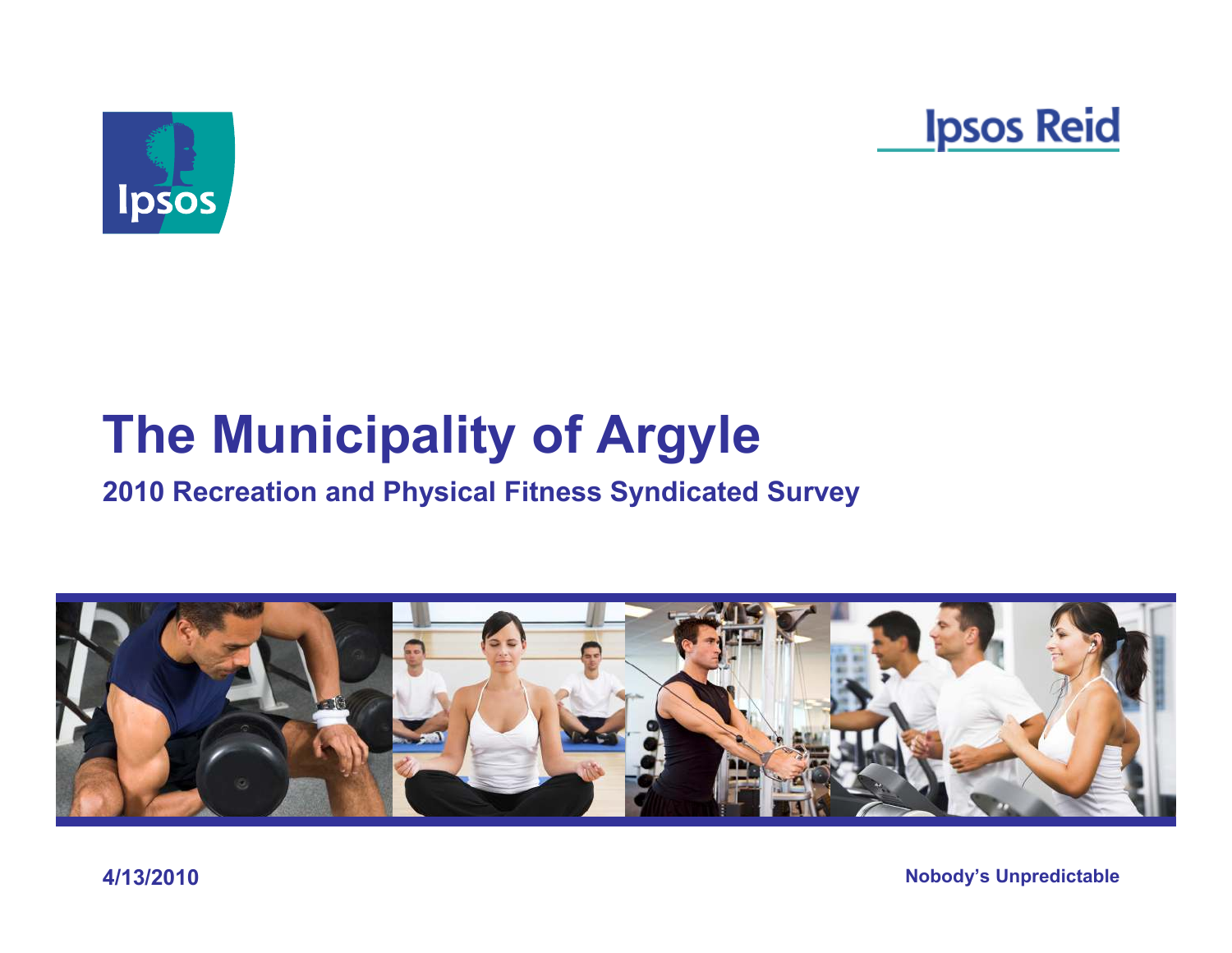

#### **Terms and Definitions**

- **The mean and median are measures of tendency – they approximate the "middle" or "center" of the distribution of data.**
	- L **Mean: The sum of the values divided by the number of values--often called the "average."**
	- **Median:** The value which divides the values into two equal halves, with half of the **maging** lower than the median and half bigher than the median **values being lower than the median and half higher than the median.**
- Margin of error: This figure represents how well we think the selected sample will **allow us to make predictions about the entire population.** 
	- **The ± % value and "nineteen times out of twenty" mean that if the survey were conducted 100 times, the data would be within a certain number of percentage points above or below the percentage reported in 95 of the 100 surveys.**

#### **Norms**

- Canadian norms → These figures represent the means of equivalent research that <br>**Insos Reid has conducted across Canada** since 2006. **Ipsos Reid has conducted across Canada since 2006.**
- Nova Scotia norms → These figures represent the means of equivalent research **but that loses** Reid has conducted across Nova Scotia (2008, 2009, 2010). **that Ipsos Reid has conducted across Nova Scotia (2008, 2009, 2010).**
- **NOTE: These percentages are not strictly representative of Canada or Nova Scotia, and** *November 2014* **only of the specific municipalities surveyed by Ipsos Reid.**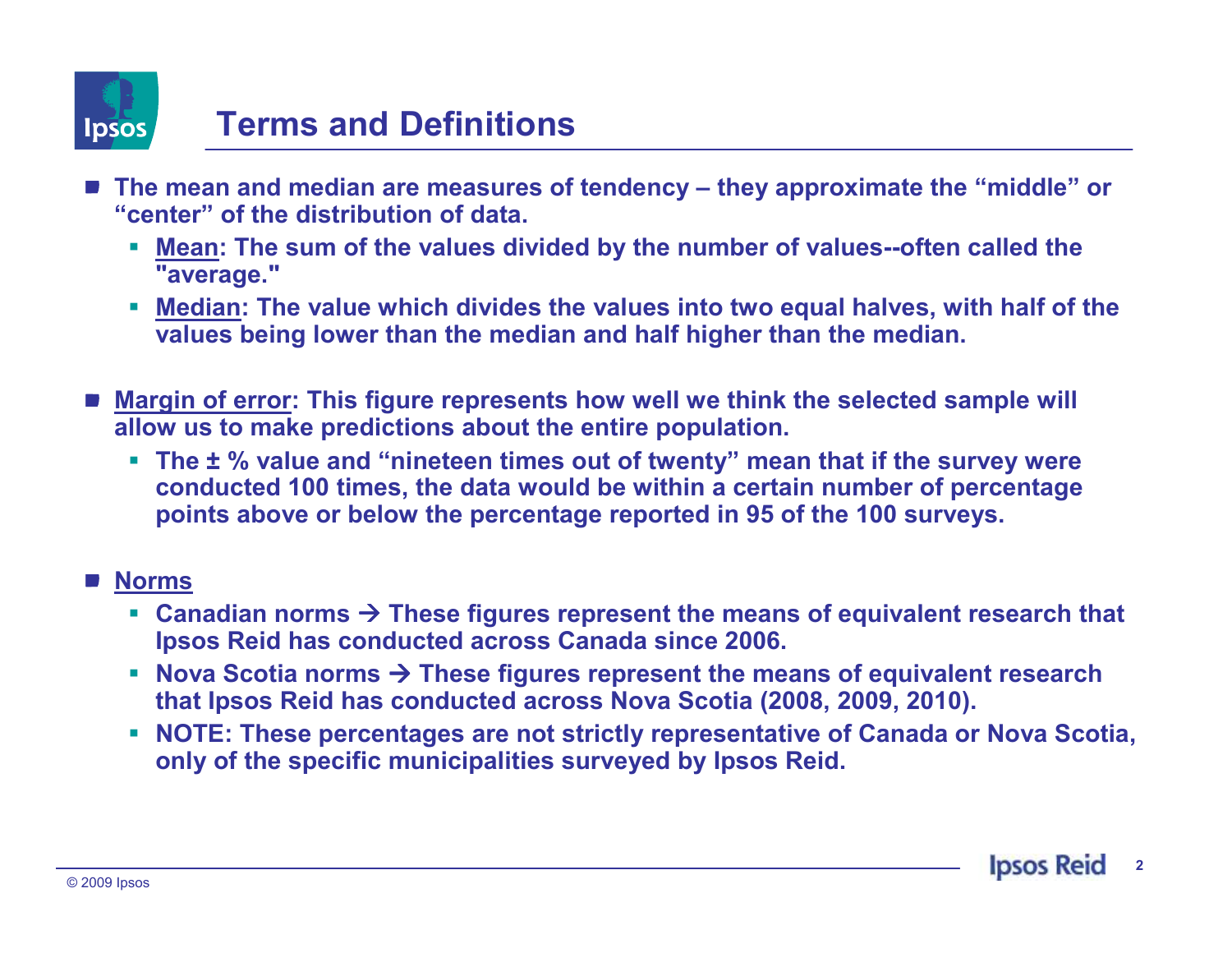

#### **Methodology**

- 300 telephone interviews with a randomly selected representative sample of **Argyle residents aged 18 years or older.**
- Conducted between January 29 and February 10, 2010.
- **Interviewing was conducted in both English and French.**
- Overall results accurate to within ±5.7 percentage points, 19 times out of 20. **The margin of error will be larger for sample subgroups.**
- **Final data was weighted to ensure the age and gender distribution reflects that of the actual population in Argyle according to the 2006 Census data.**
- Where appropriate, results have been compared to Ipsos Reid's database of **municipal norms to provide additional context, insight, and benchmarks.**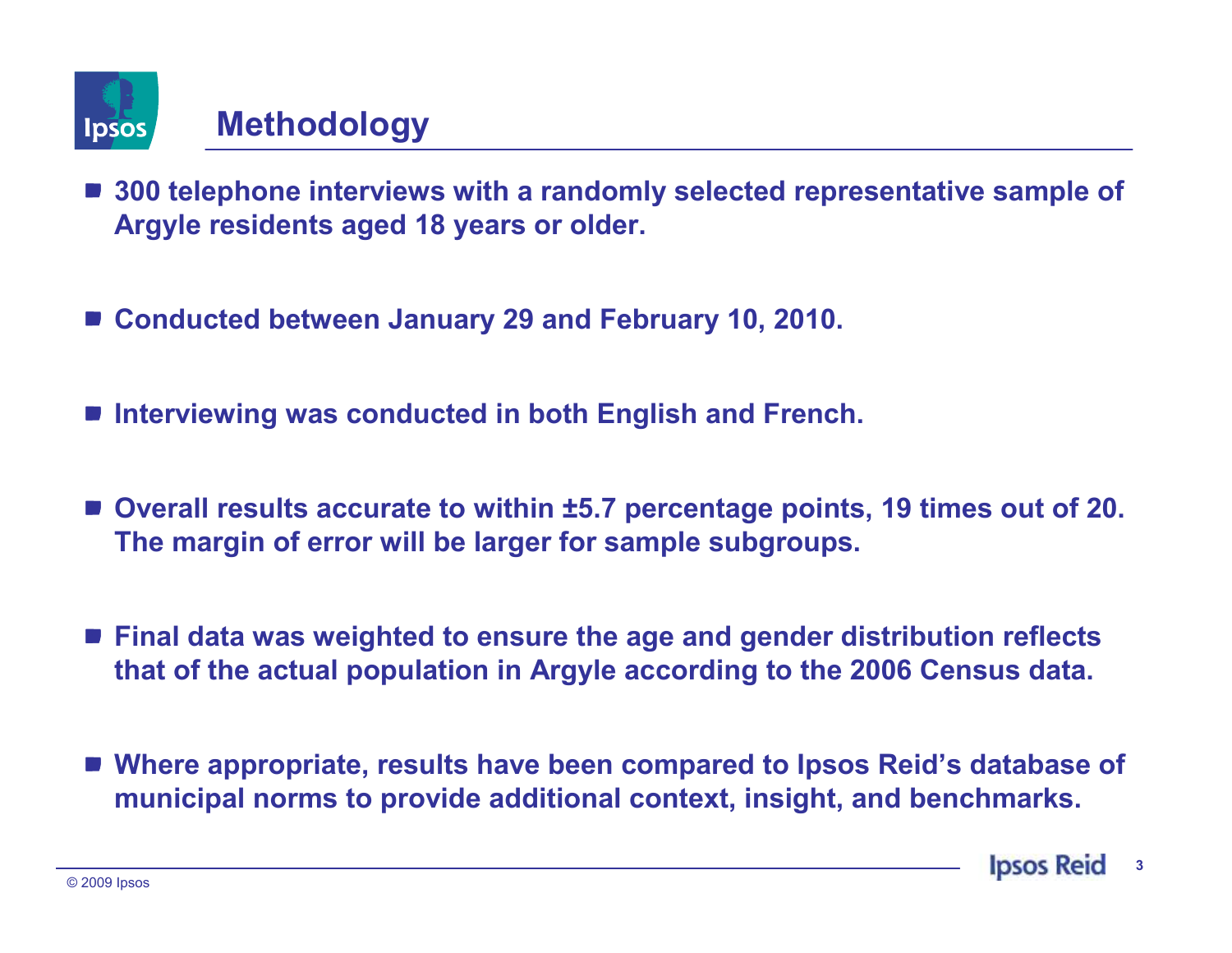



# **Participation in Physical Activity**



**4/13/2010**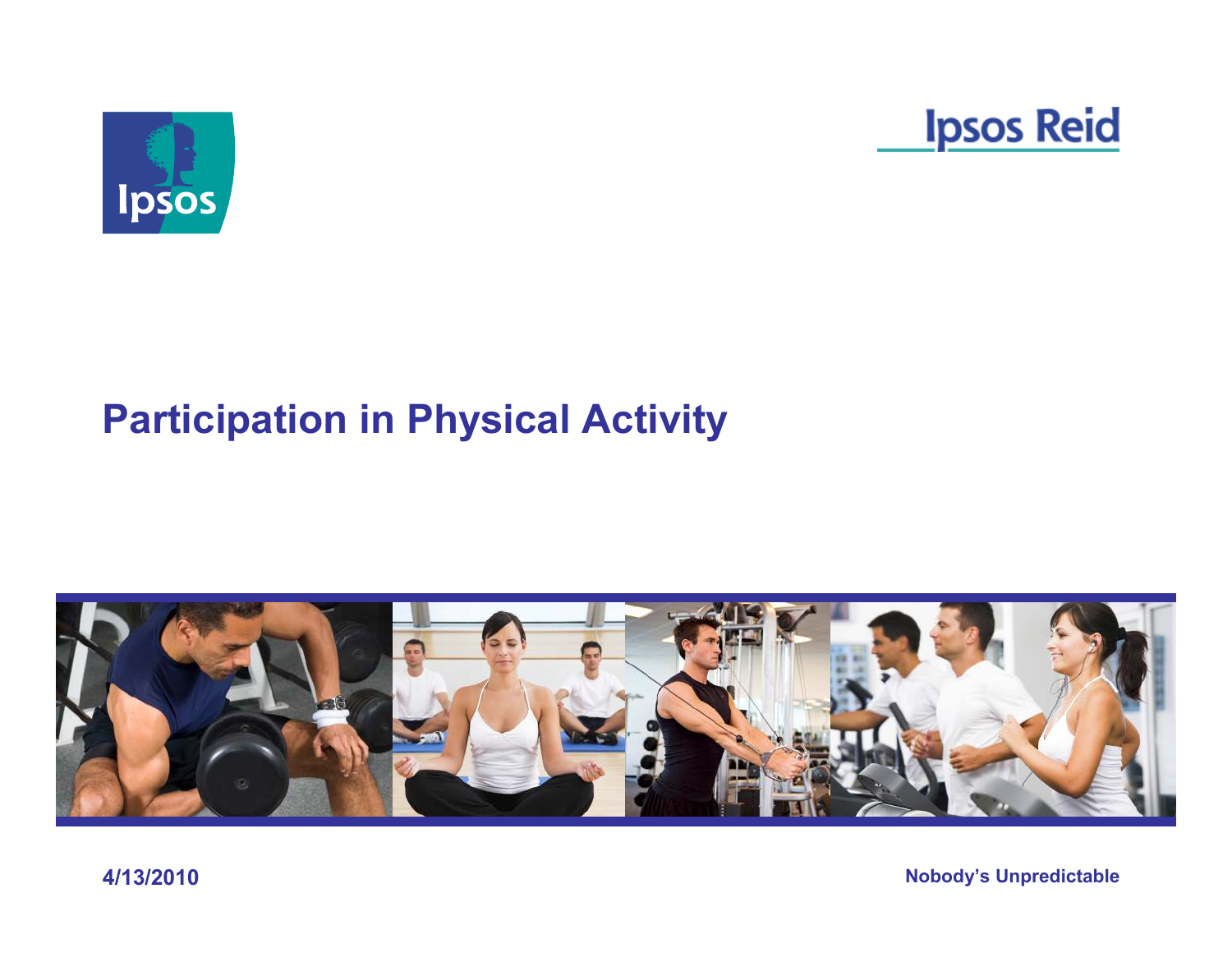

#### **Current Fitness Level**

*Q5. Generally speaking, would you describe your current level of physical fitness as…?*



Base: All respondents (n=300)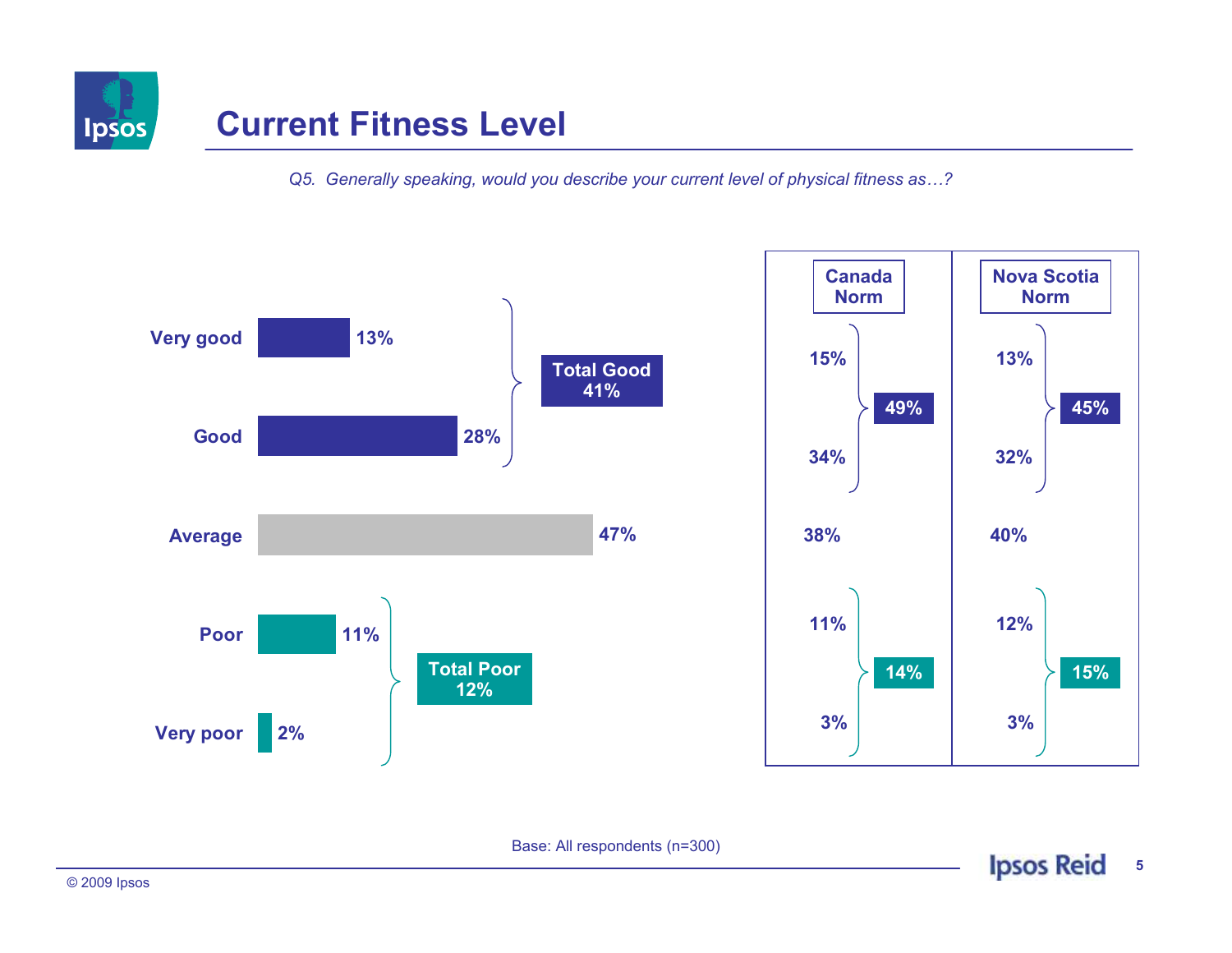

*Q4. When you engage in physical activity, do you think you make an intense effort, a moderate effort, or a light effort?* 



Base: All respondents (n=300)

**6**

**Ipsos Reid**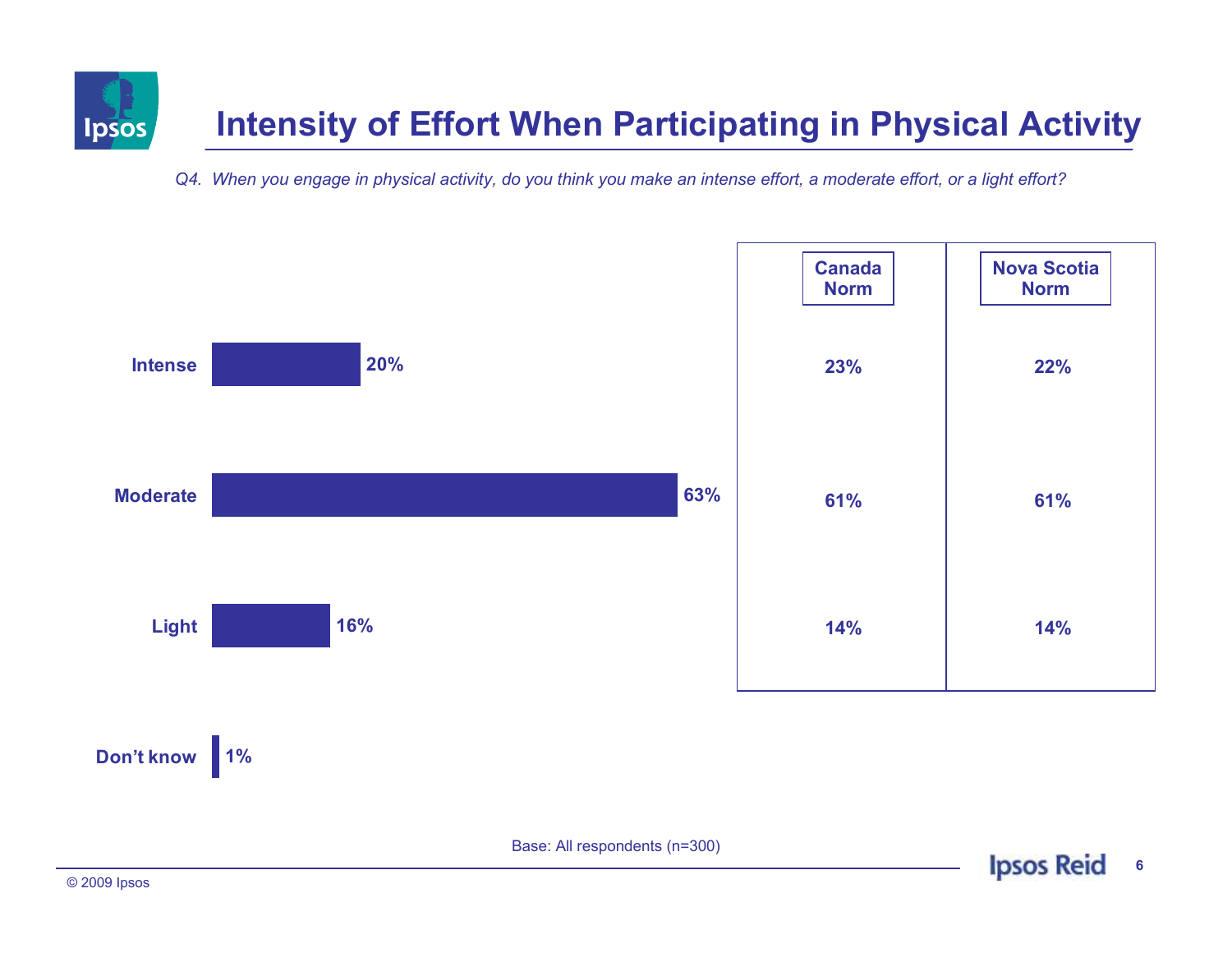

*Q1. In a typical week and considering all seasons, how many times do you engage in moderate physical activity or exercise for a period of 30 minutes or more?* 



Base: All respondents (n=300)

**7**

**Ipsos Reid**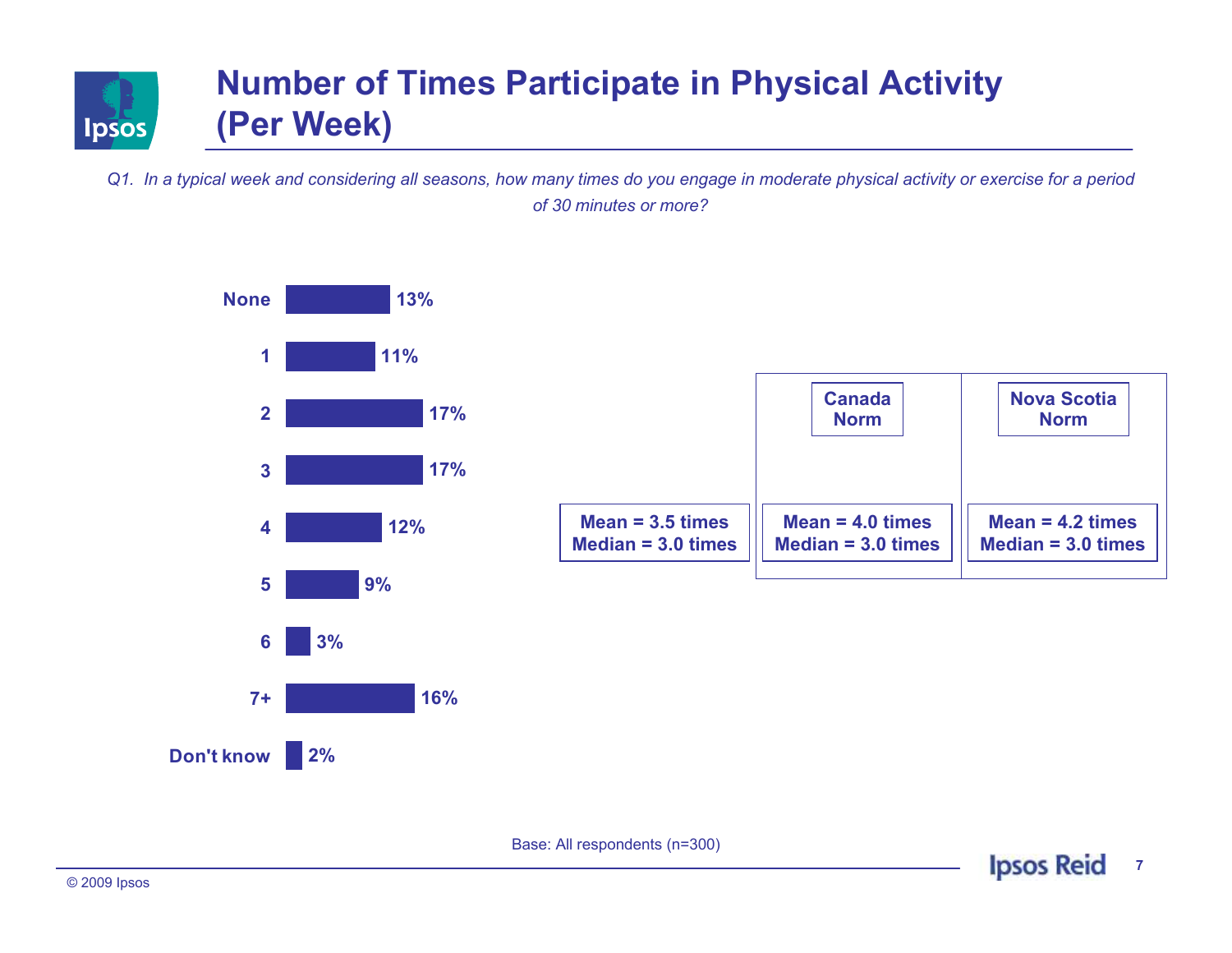

#### **Common Physical Activities**

*Q2. What types of physical activity or exercise do you participate in on a regular basis? Anything else?* 

| <b>Walking</b>                                    |     |
|---------------------------------------------------|-----|
| <b>Hockey</b>                                     | 11% |
| <b>Jogging/running</b>                            | 8%  |
| <b>Biking/cycling</b>                             | 8%  |
| <b>Outdoor activities (unspecified)</b>           | 7%  |
| <b>Housework/ yardwork</b>                        | 6%  |
| <b>Swimming</b>                                   | 5%  |
| <b>Fishing</b>                                    | 5%  |
| Gym                                               | 5%  |
| Golf                                              | 4%  |
| <b>Exercise machines (incl. treadmill)</b>        | 4%  |
| Weightlifting                                     | 4%  |
| Yoga                                              | 4%  |
| <b>Dancing</b>                                    | 4%  |
| <b>Fitness classes (incl. aerobics)</b>           | 13% |
| <b>Martial arts</b>                               | 3%  |
| <b>Skating</b>                                    | 3%  |
| Does not participate in regular physical activity | 9%  |

| <b>Canada Norm Top Mentions</b> |     |  |
|---------------------------------|-----|--|
| <b>Walking</b>                  | 50% |  |
| Gym                             | 13% |  |
| <b>Running</b>                  | 12% |  |
| <b>Biking</b>                   | 10% |  |
| <b>Swimming</b>                 | 8%  |  |
| <b>Weights</b>                  | 8%  |  |

**59%**

| <b>Nova Scotia Norm Top Mentions</b> |     |  |
|--------------------------------------|-----|--|
| <b>Walking</b>                       | 59% |  |
| <b>Running</b>                       | 7%  |  |
| Gym                                  | 7%  |  |
| <b>Biking</b>                        | 6%  |  |
| <b>Weights</b>                       | 6%  |  |
| <b>Hockey</b>                        | 6%  |  |

*Only mentions of 3% or more are shown.*

Base: All respondents (n=300)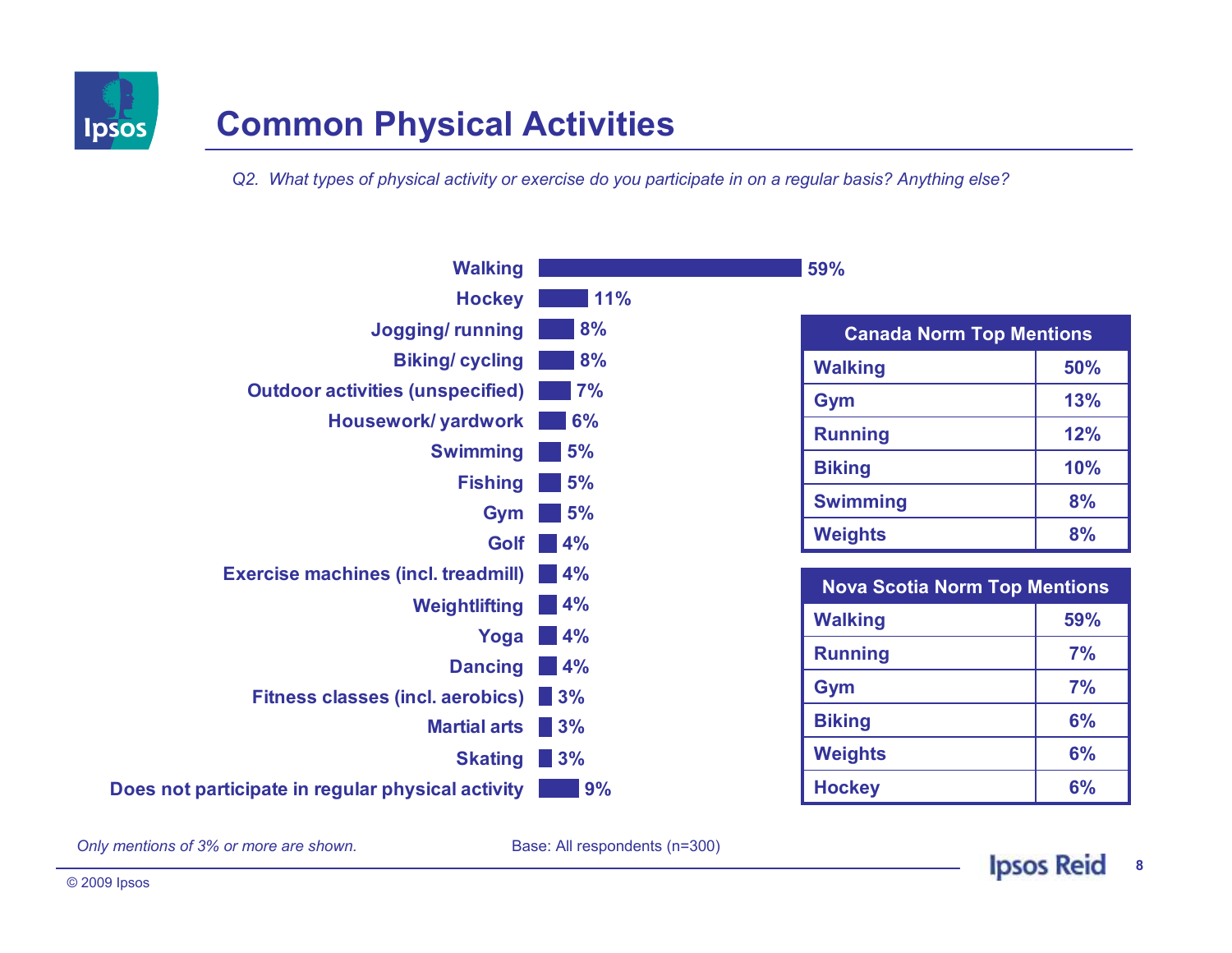

*Q3. And, on average, how many minutes do you spend actively engaging in … each time you participate? For example, your hockey game may take an hour but you may only be on the ice for half that time.* 

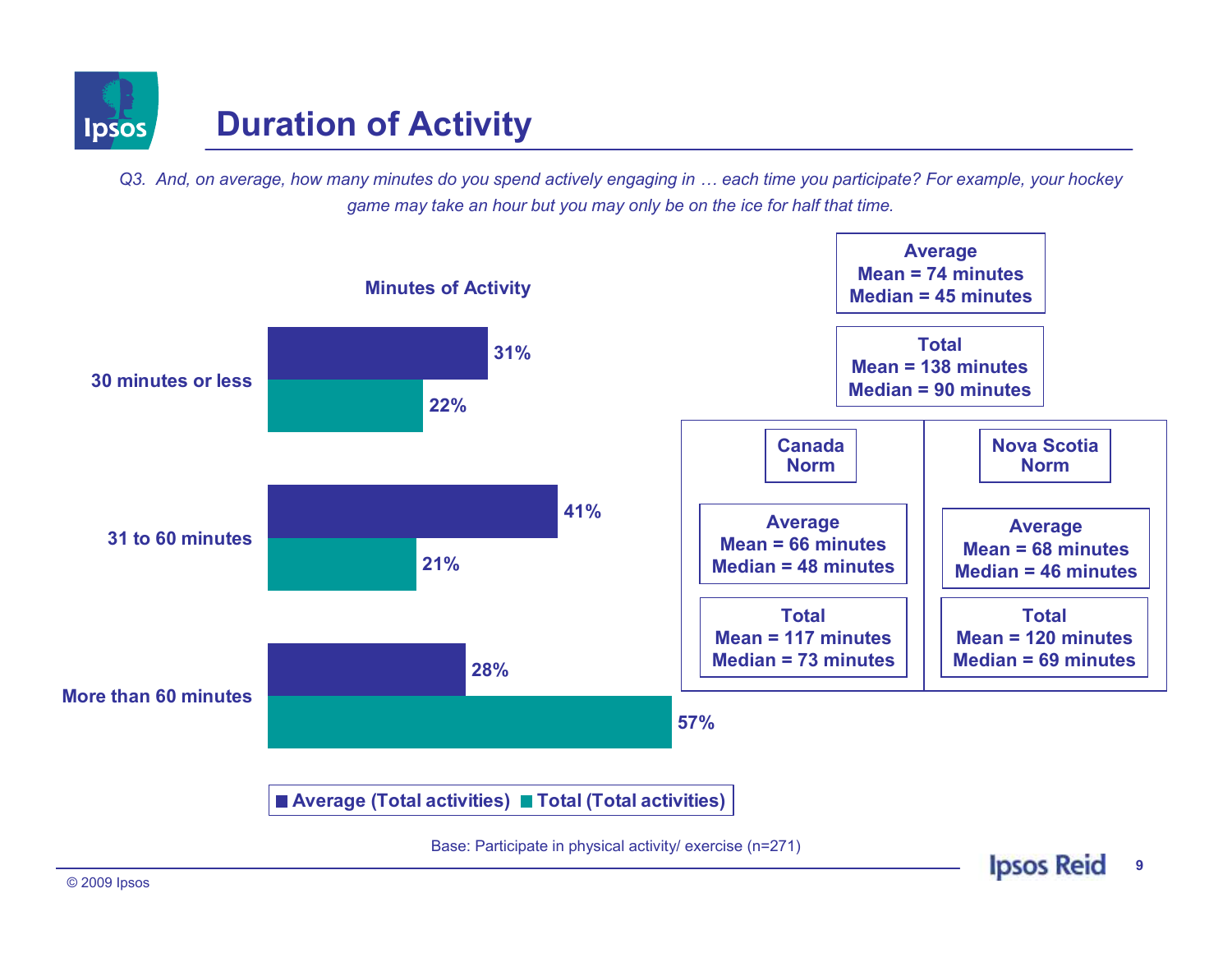

### **Frequency of Using Specific Facilities**

*QNS1. How often do you use each of the following types of facilities to participate in physical activities yourself?*



**Ipsos Reid 10**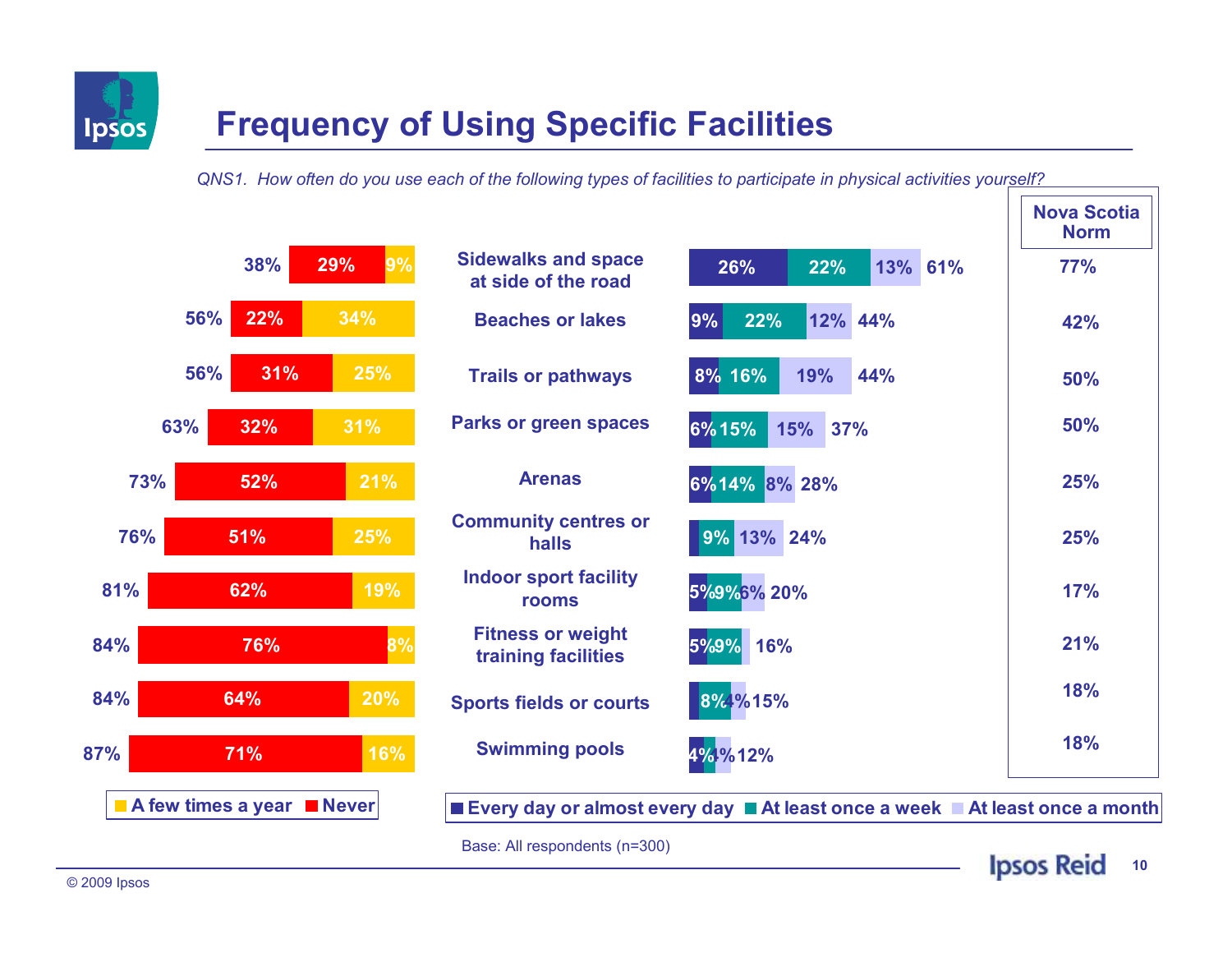



# **Attitudes Towards Physical Activity**



**4/13/2010**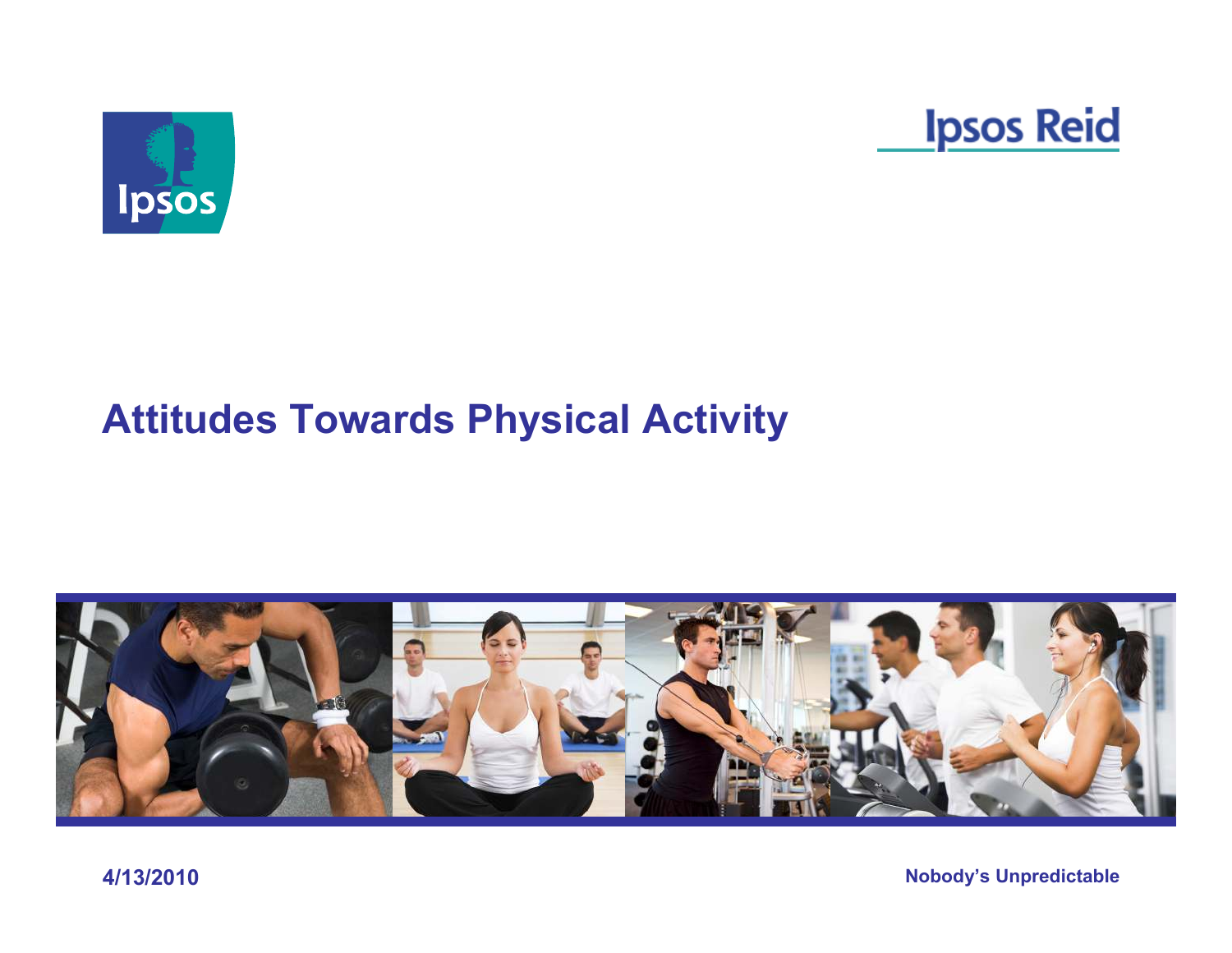

### **Reasons for Participating in Physical Activity**

*Q6. What is the main reason why you participate in physical activity and exercise? Any other reasons?* 



| <b>Canada Norm Top Mentions</b> |     |  |
|---------------------------------|-----|--|
| <b>Health</b>                   | 45% |  |
| <b>Fun &amp; enjoyment</b>      | 24% |  |
| <b>Keep fit</b>                 | 20% |  |
| <b>Lose/maintain weight</b>     | 9%  |  |
| <b>Feel good</b>                | 6%  |  |

| <b>Nova Scotia Norm Top Mentions</b> |     |  |
|--------------------------------------|-----|--|
| <b>Health</b>                        | 43% |  |
| <b>Fun &amp; enjoyment</b>           | 21% |  |
| <b>Keep fit</b>                      | 18% |  |
| <b>Lose/maintain weight</b>          | 11% |  |
| <b>Feel good</b>                     | 5%  |  |
| Get outdoors/fresh air               | 5%  |  |

Base: All respondents (n=300)

*Only mentions of 2% or more are shown.*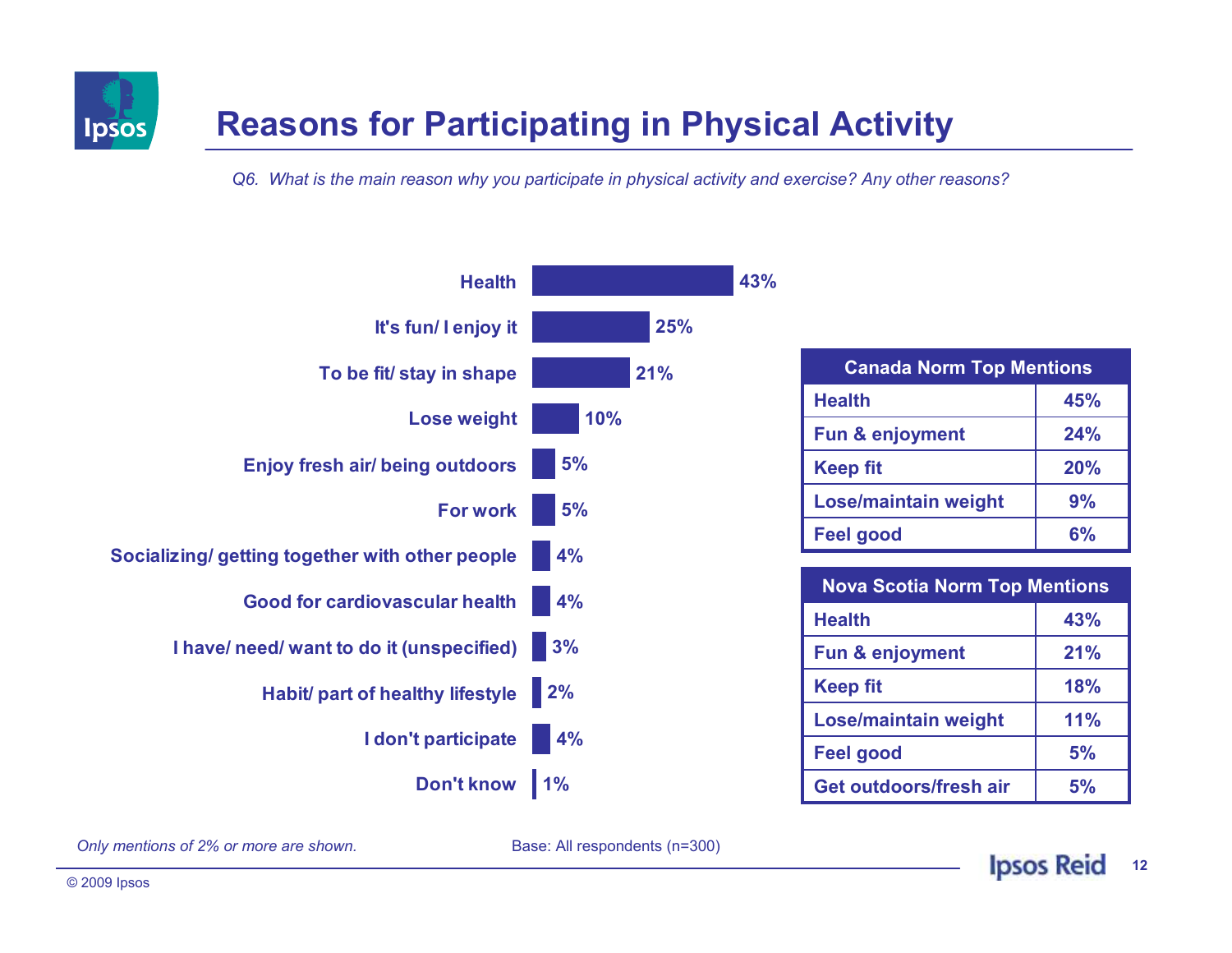

*Q7. And what would you say is the main barrier to you participating in physical activity and exercise? Any other barriers?* 



Base: All respondents (n=300)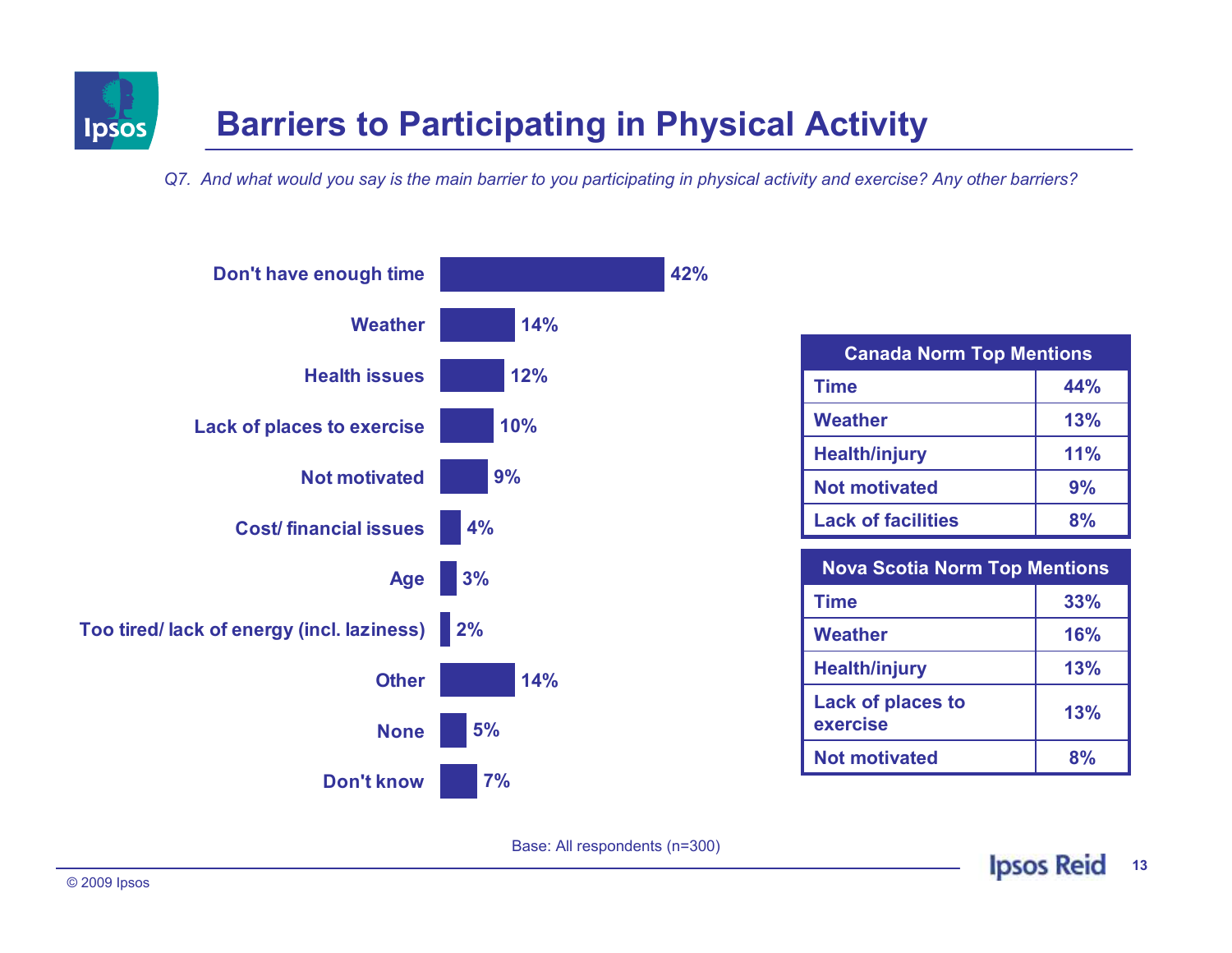

### **Factors Influencing Participation in Physical Activity**

*Q8. Overall, how important would ... be in helping you become physically active?* 

|                                                                                                                      | % Important |            | <b>Canada</b><br><b>Norm</b> | <b>Nova Scotia</b><br><b>Norm</b> |     |
|----------------------------------------------------------------------------------------------------------------------|-------------|------------|------------------------------|-----------------------------------|-----|
| Access to paths, trails, and green spaces                                                                            | 49%         | 33%        | 81%                          | 85%                               | 81% |
| Affordable recreational facilities                                                                                   | 55%         | 24%        | 79%                          | n/a                               | 82% |
| <b>Affordable recreational programs</b>                                                                              | 52%         | 27%        | 79%                          | n/a                               | 79% |
| Information on physical activity, health, and<br>well-being                                                          | 43%         | 31%        | 75%                          | 78%                               | 78% |
| Services to link up individuals with common<br>recreational interests                                                | 33%         | 38%        | 71%                          | 70%                               | 72% |
| <b>Specific instruction or coaching</b>                                                                              | 28%         | 65%<br>37% |                              | 63%                               | 63% |
| <b>Convenient transportation to activities</b>                                                                       | 33%         | 58%<br>26% |                              | 64%                               | 61% |
| Use of technology to help you keep track of<br>your progress – for example, electronic<br>fitness logs or pedometers | 9%<br>32%   | 41%        |                              | 39%                               | 42% |
| Very important Somewhat important                                                                                    |             |            |                              |                                   |     |

Base: All respondents (n=300)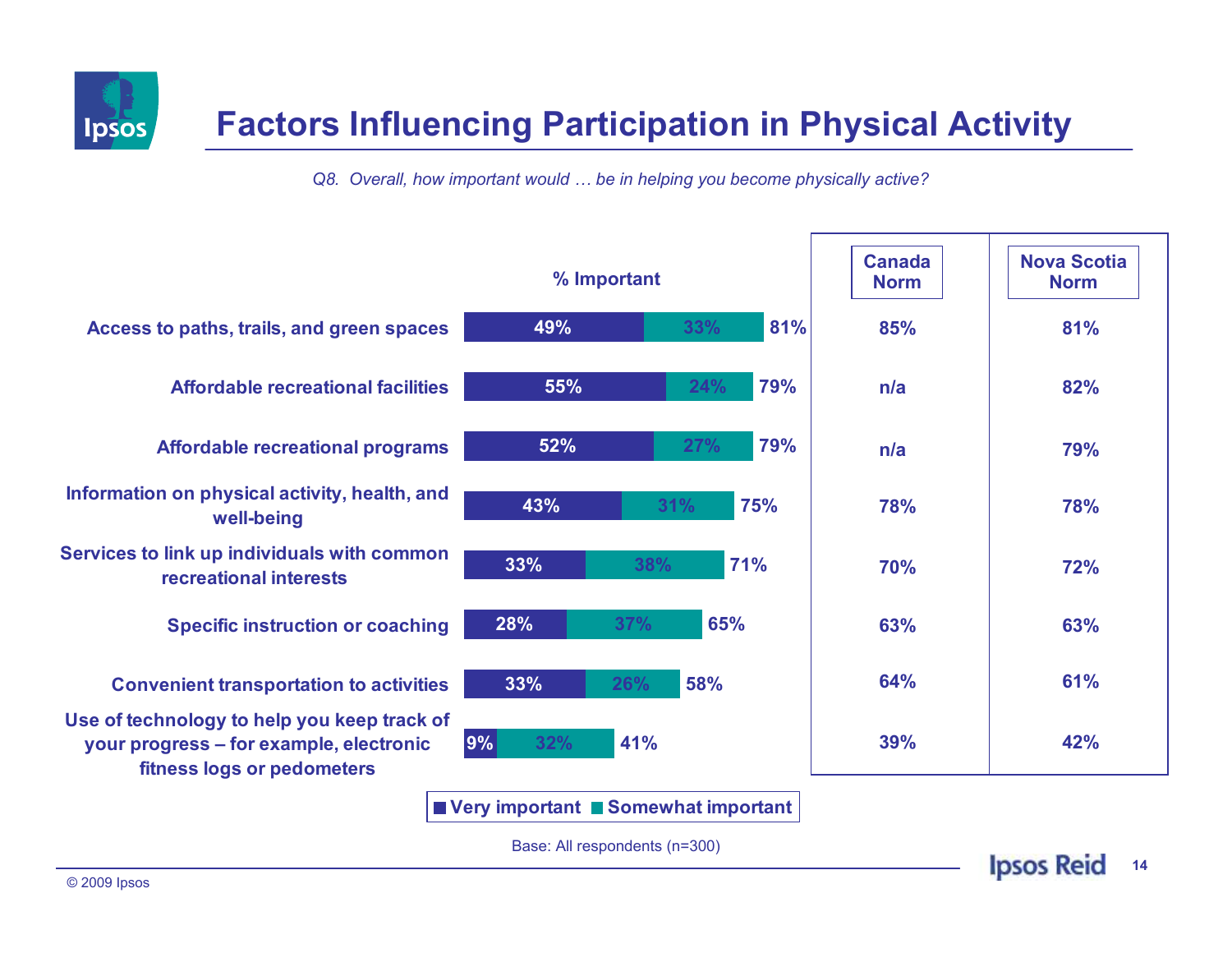



## **Satisfaction with Municipal Recreation Offerings**



**4/13/2010**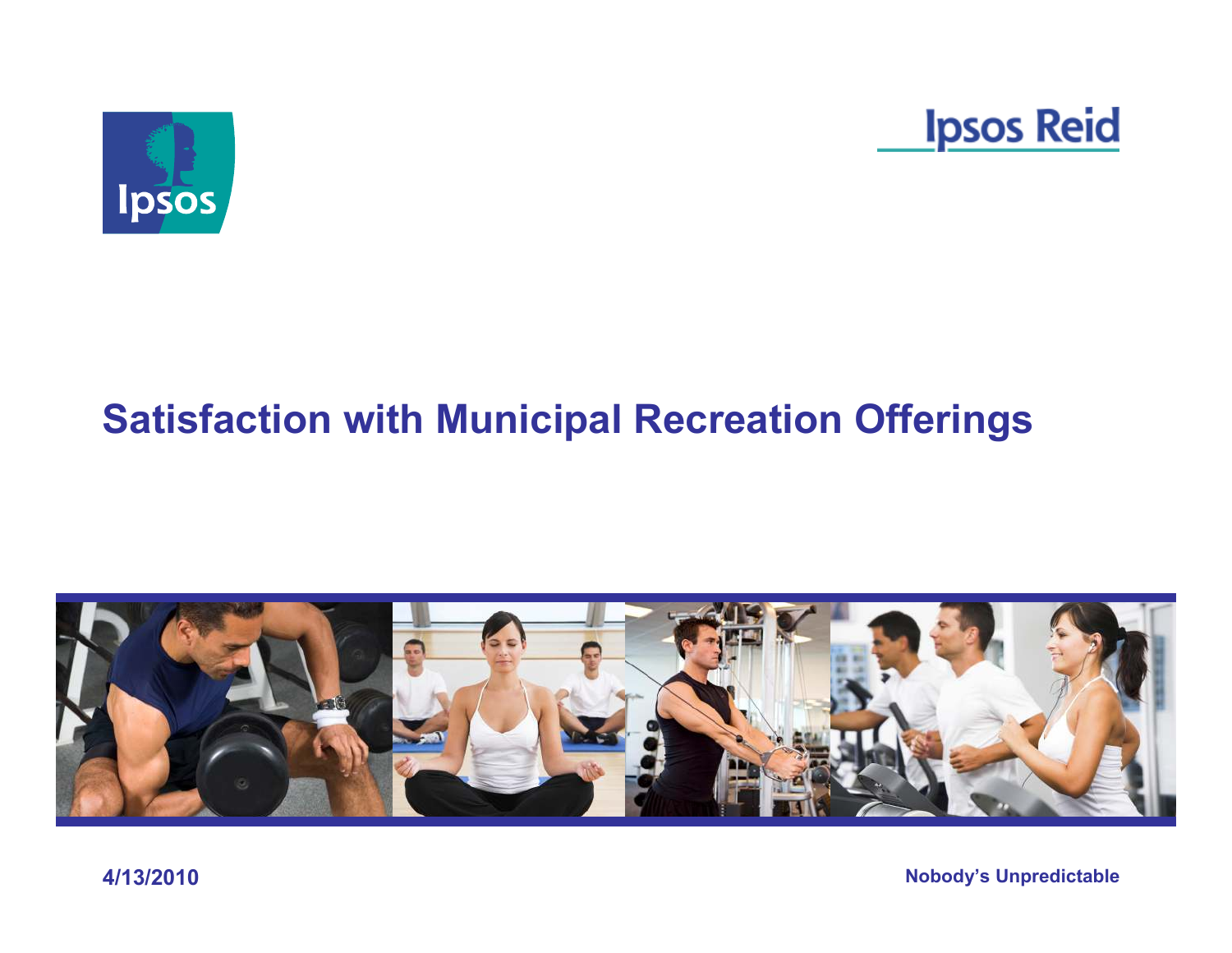

#### **Satisfaction with Specific Aspects of Service Delivery**

*Q9. And how satisfied are you with …?*

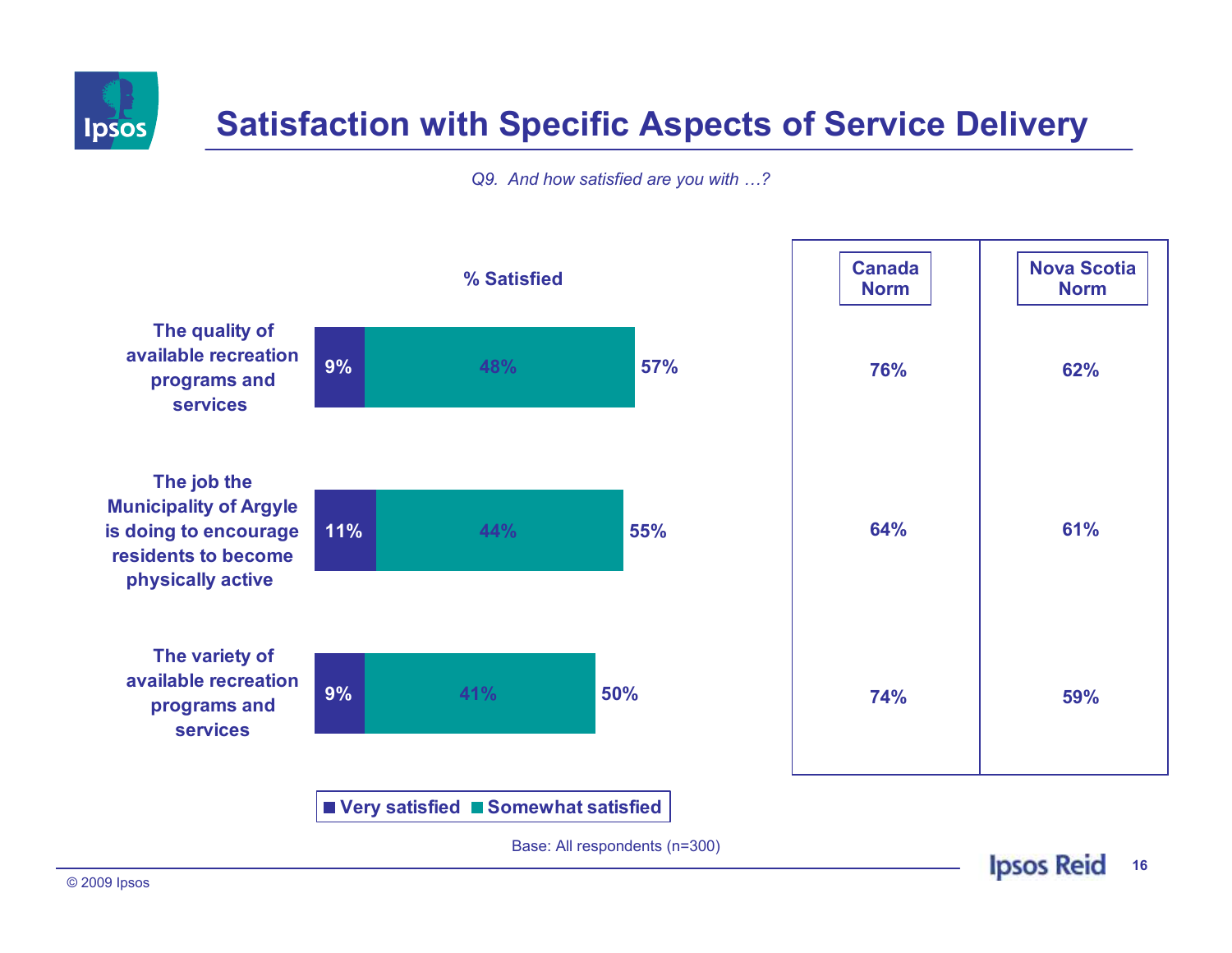

#### **Overall Satisfaction with Recreation Facilities**

*Q10. Overall, how satisfied are you with your community's recreation facilities?*



Base: All respondents (n=300)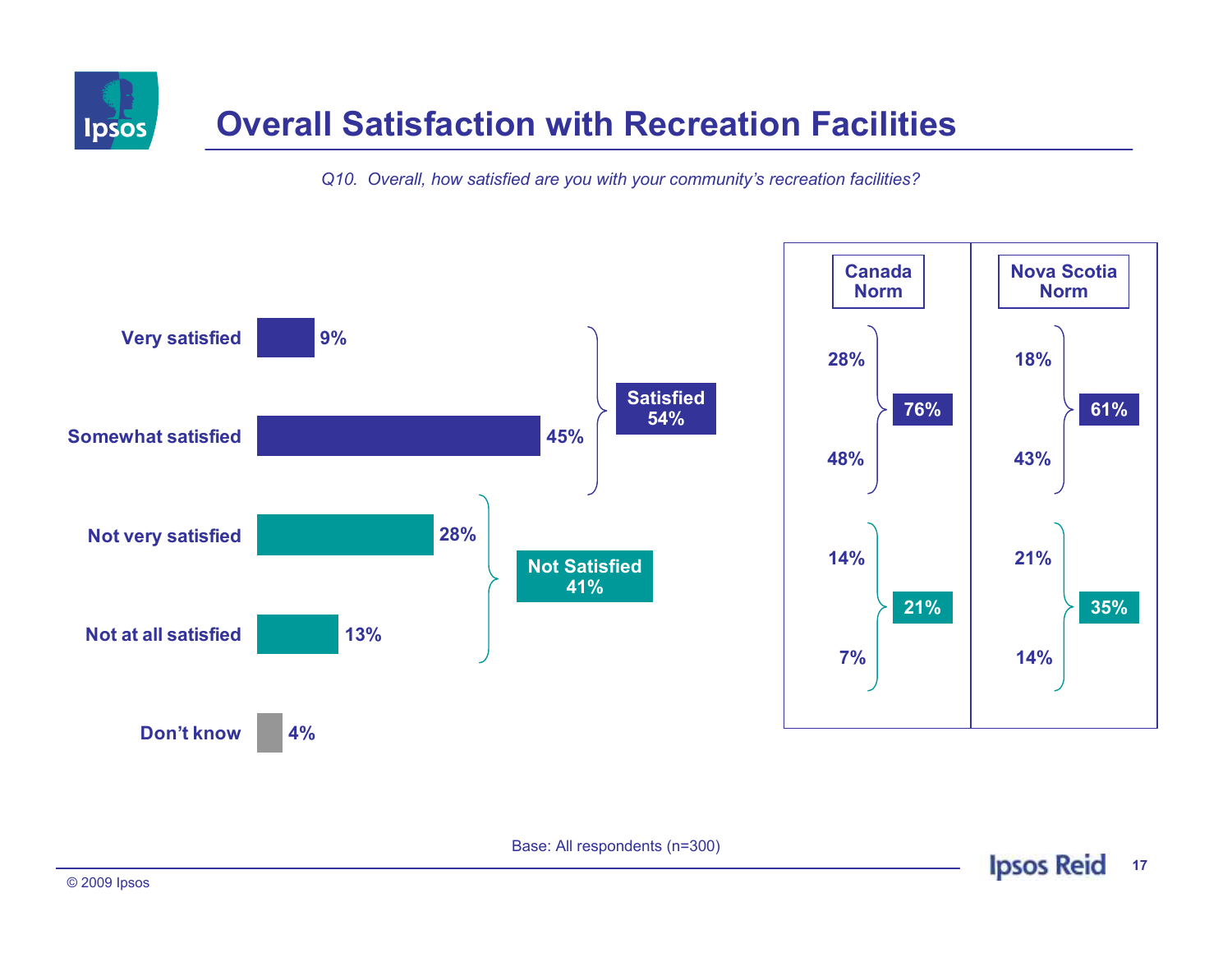

### **Perceptions of Local Walking Opportunities**

*QNS2. Please rate each of the following aspects of walking in your community. Would you say it is very good,* 

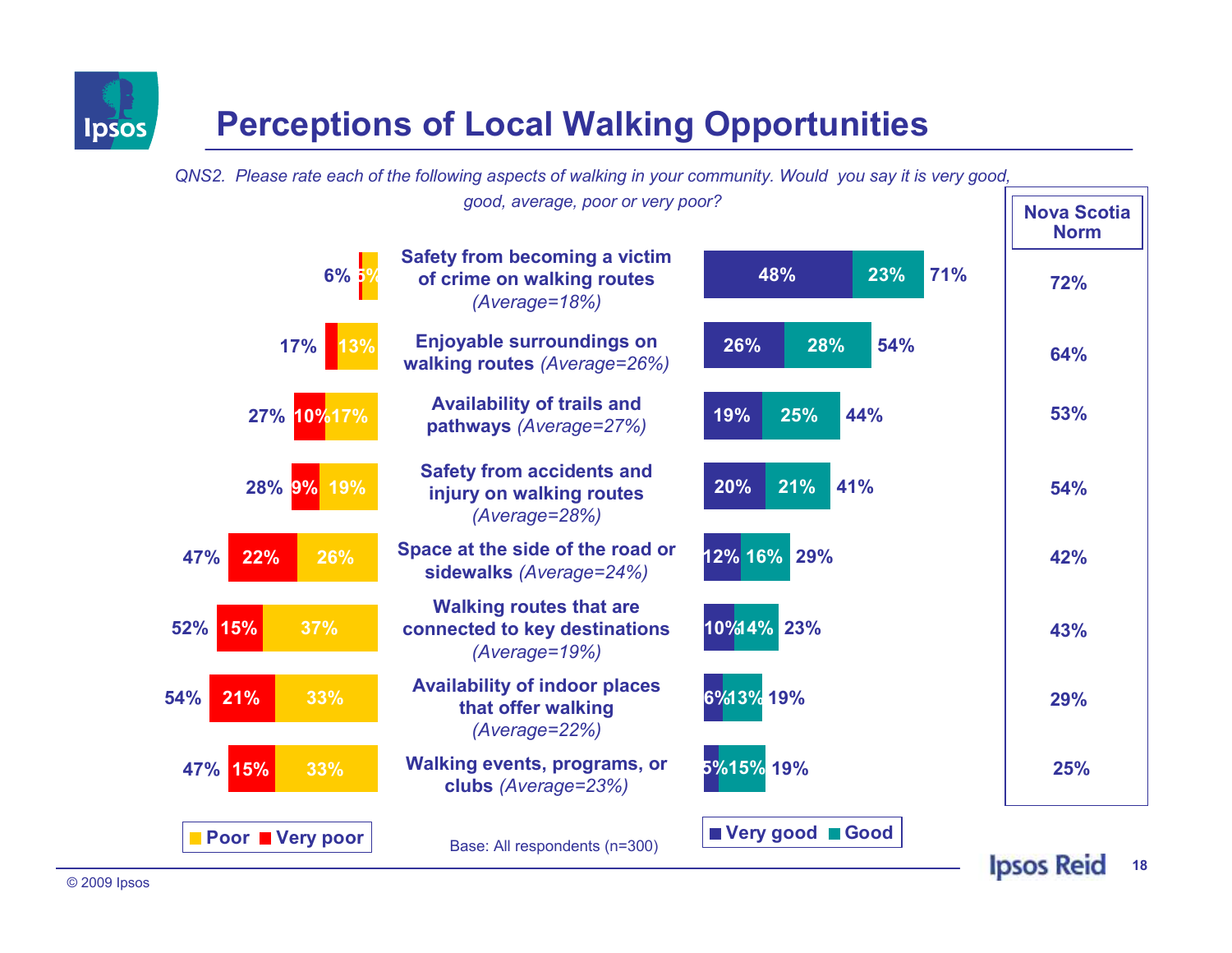



#### **User Fees**



**4/13/2010**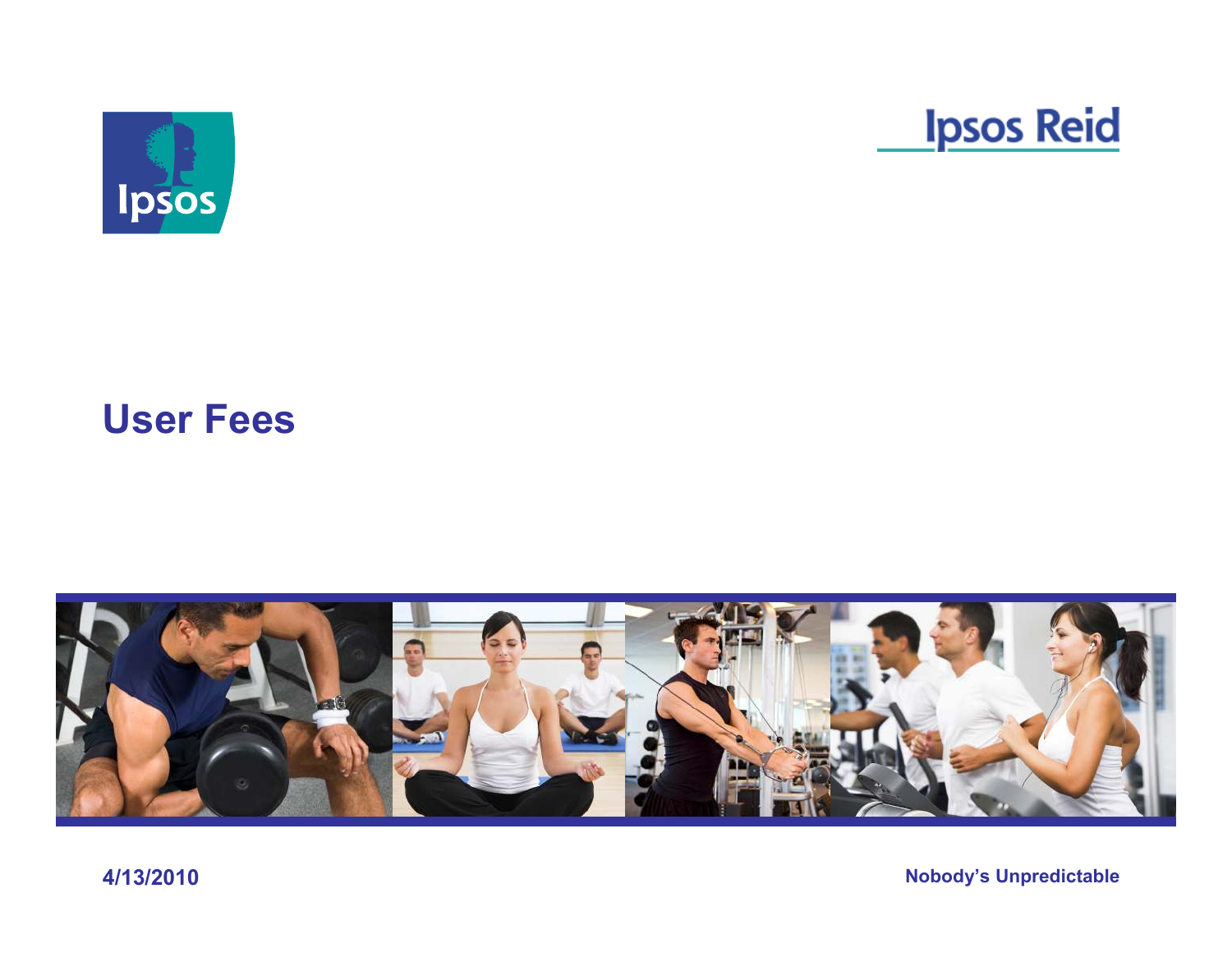

#### **Support for User Fees**

*Q11. As you may know, many recreational programs and services in the Municipality of Argyle are currently paid for through a combination of tax revenue and user fees. Overall, do you support or oppose charging user fees for recreational programs and services?* 



Base: All respondents (n=300)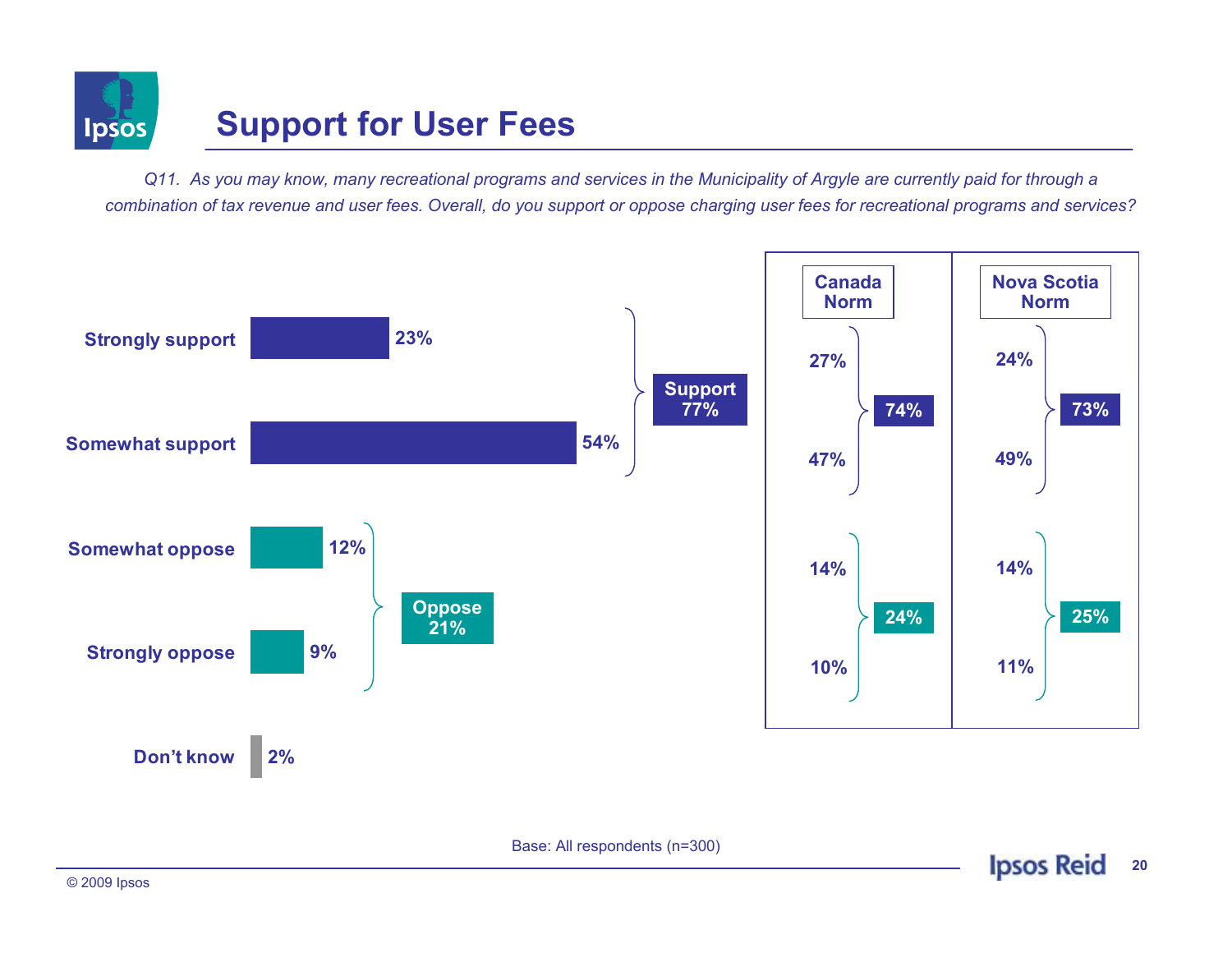



# **Children's Physical Activity**



**4/13/2010**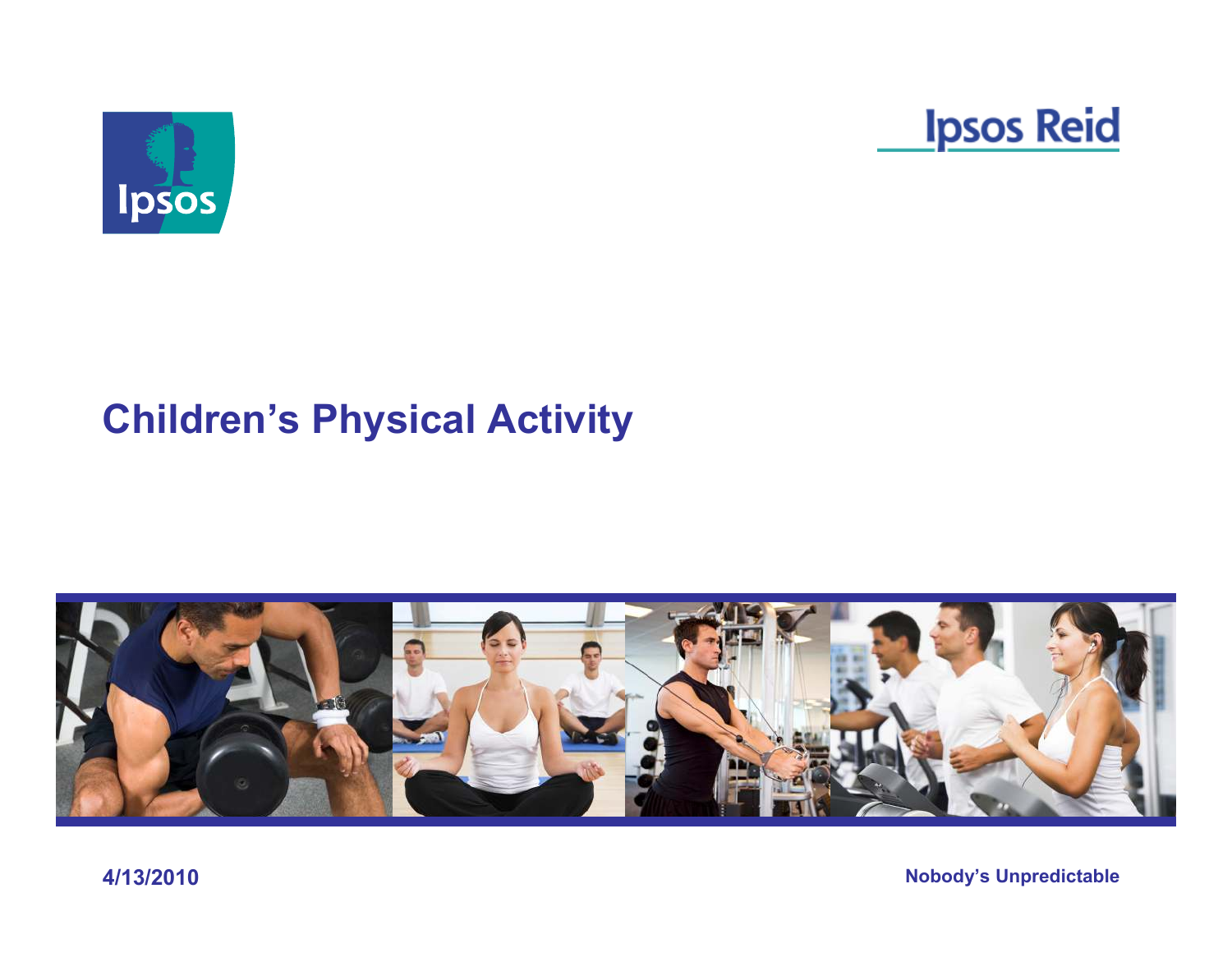

#### **Number of Times Children Participate in Physical Activity (Per Week)**

*QCPE2. In a typical week, how many times does your child/do your children engage in moderate physical activity for a period of 30 minutes or more, including physical education classes during school?*



Base: Children aged 2 to 17 (n=271)

**22**

**Ipsos Reid**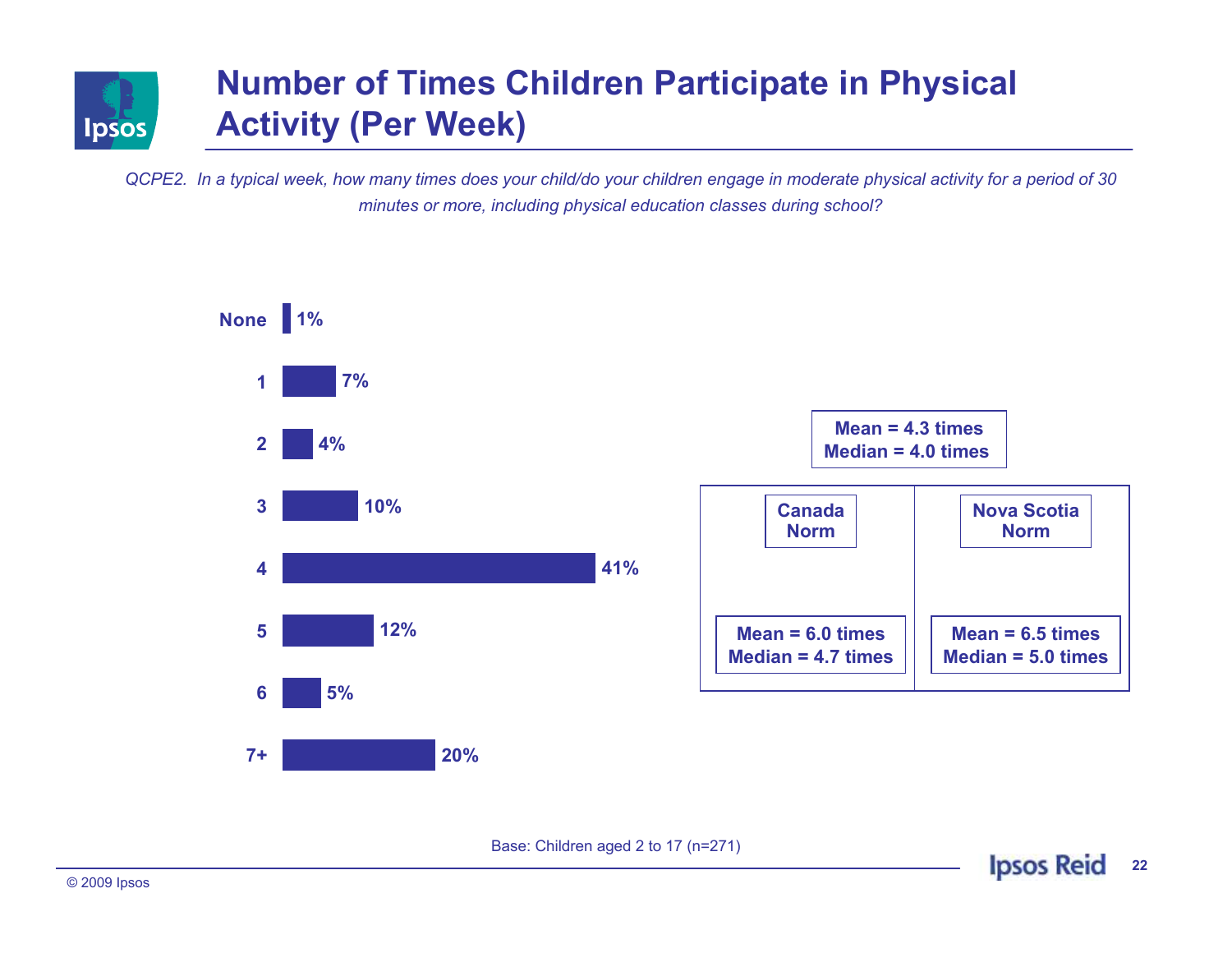

#### **Common Physical Activities (Children)**

*QCPE3. What types of physical activities does your child/do your children participate in on a regular basis?* 



| <b>Canada Norm Top Mentions</b> |     |  |
|---------------------------------|-----|--|
| <b>Hockey</b>                   | 23% |  |
| <b>Soccer</b>                   | 23% |  |
| <b>Basketball</b>               | 21% |  |
| <b>Swimming</b>                 | 20% |  |
| <b>Skating</b>                  | 19% |  |

| <b>Nova Scotia Norm Top Mentions</b> |     |  |
|--------------------------------------|-----|--|
| <b>Hockey</b>                        | 26% |  |
| <b>Basketball</b>                    | 23% |  |
| <b>Soccer</b>                        | 23% |  |
| <b>Skating</b>                       | 21% |  |
| <b>Swimming</b>                      | 16% |  |

*Only mentions of 4% or more are shown.*

Base: Have 1 or more children aged 2 to 17 (n=94)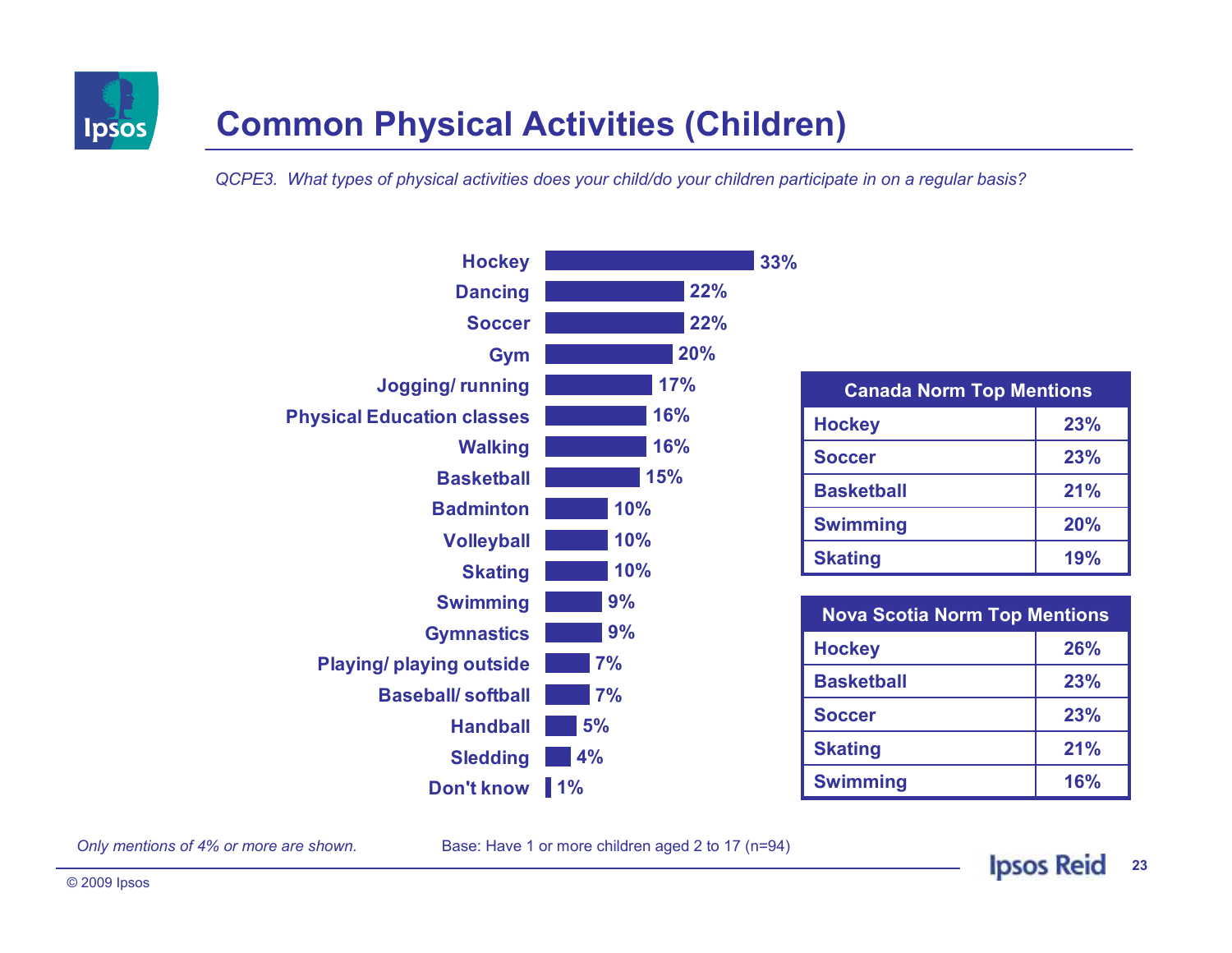





Base: Have 1 or more children aged 2 to 17 (n=94)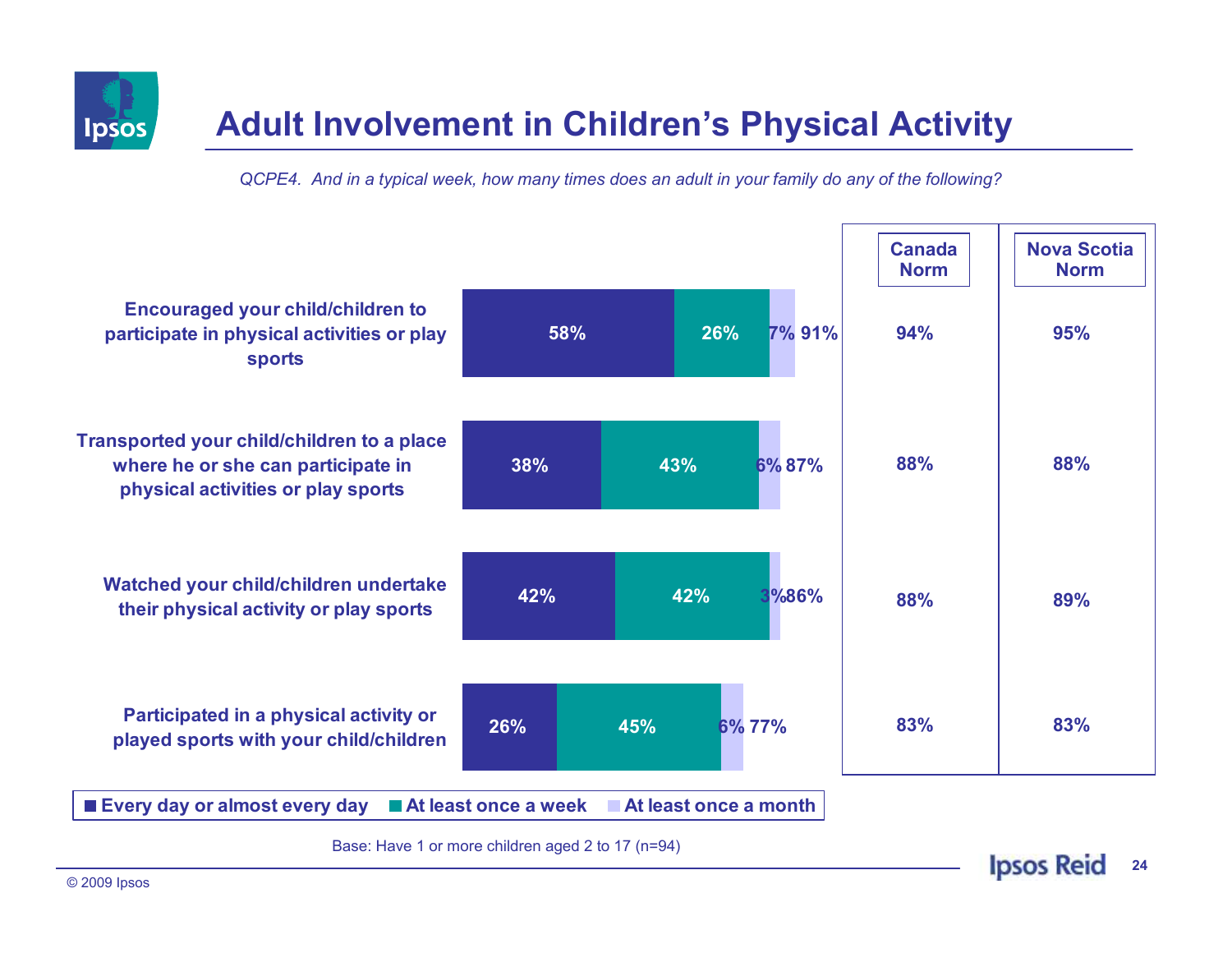

### **Frequency of Using Specific Equipment or Facilities**



*QCPE5. How often does your child/do your children use the following?*

Base: Have 1 or more children (n=103)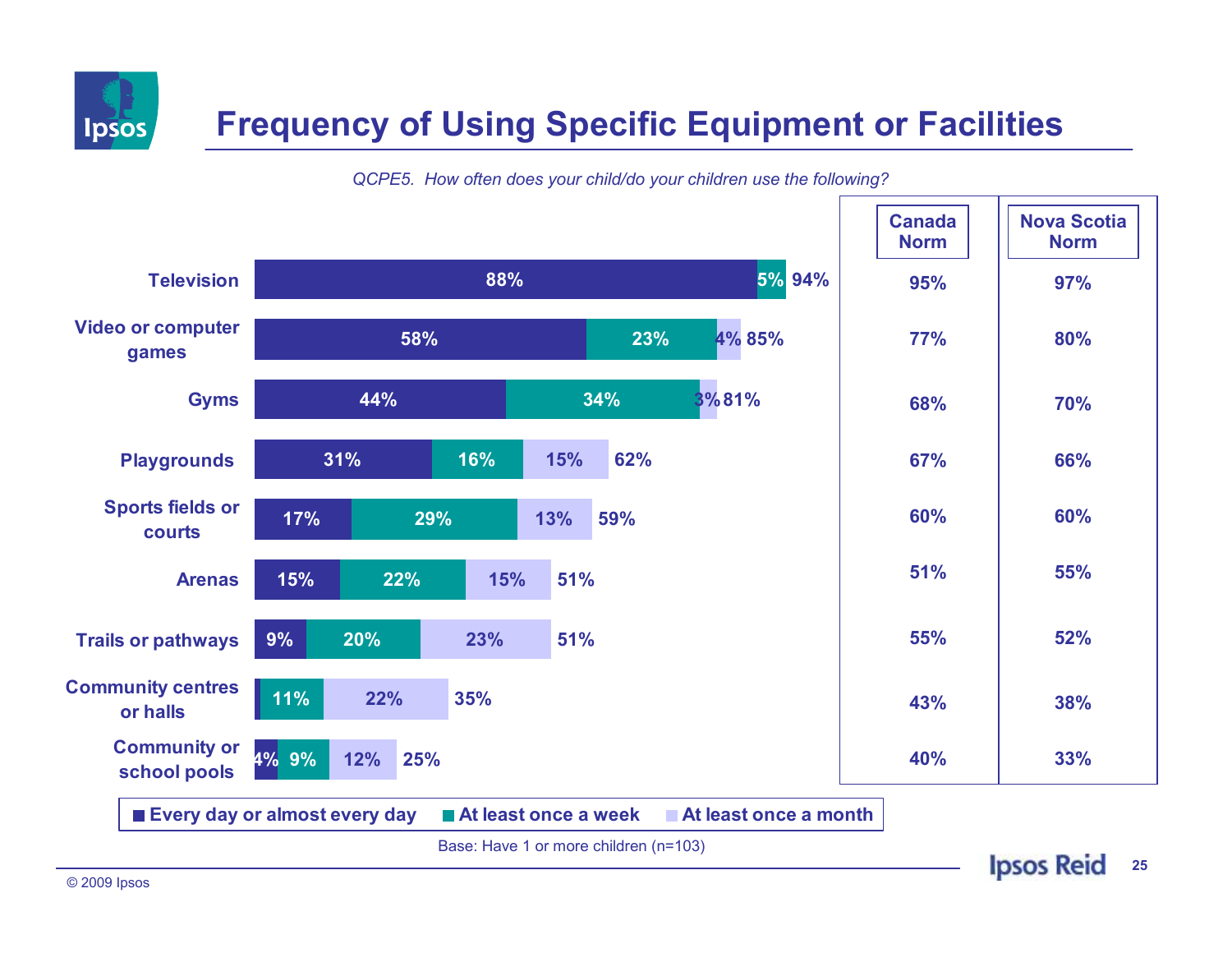

#### **Overall Satisfaction with Recreation Services and Programs Available for Children**

*QCPE6. Overall, how satisfied are you with the recreation services and programs that are available for children in the Municipality of Argyle?* 

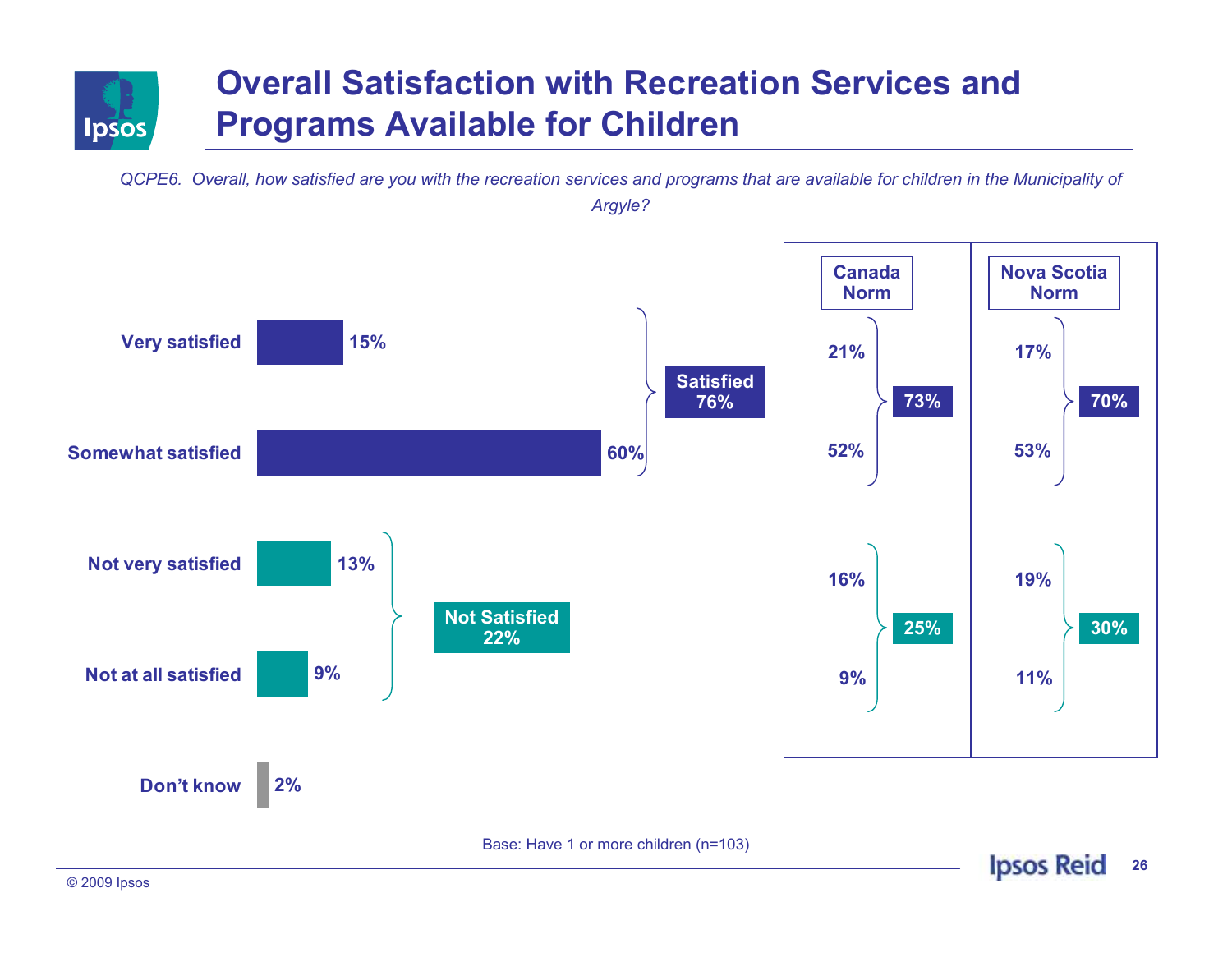

#### **Satisfaction with Specific Aspects of Recreation Services and Programs Available for Children**

*QCPE7. Generally speaking, please tell me how satisfied you are with the following aspects of the recreation services and programs that are available for children in the Municipality of Argyle.*



Base: Have 1 or more children (n=103)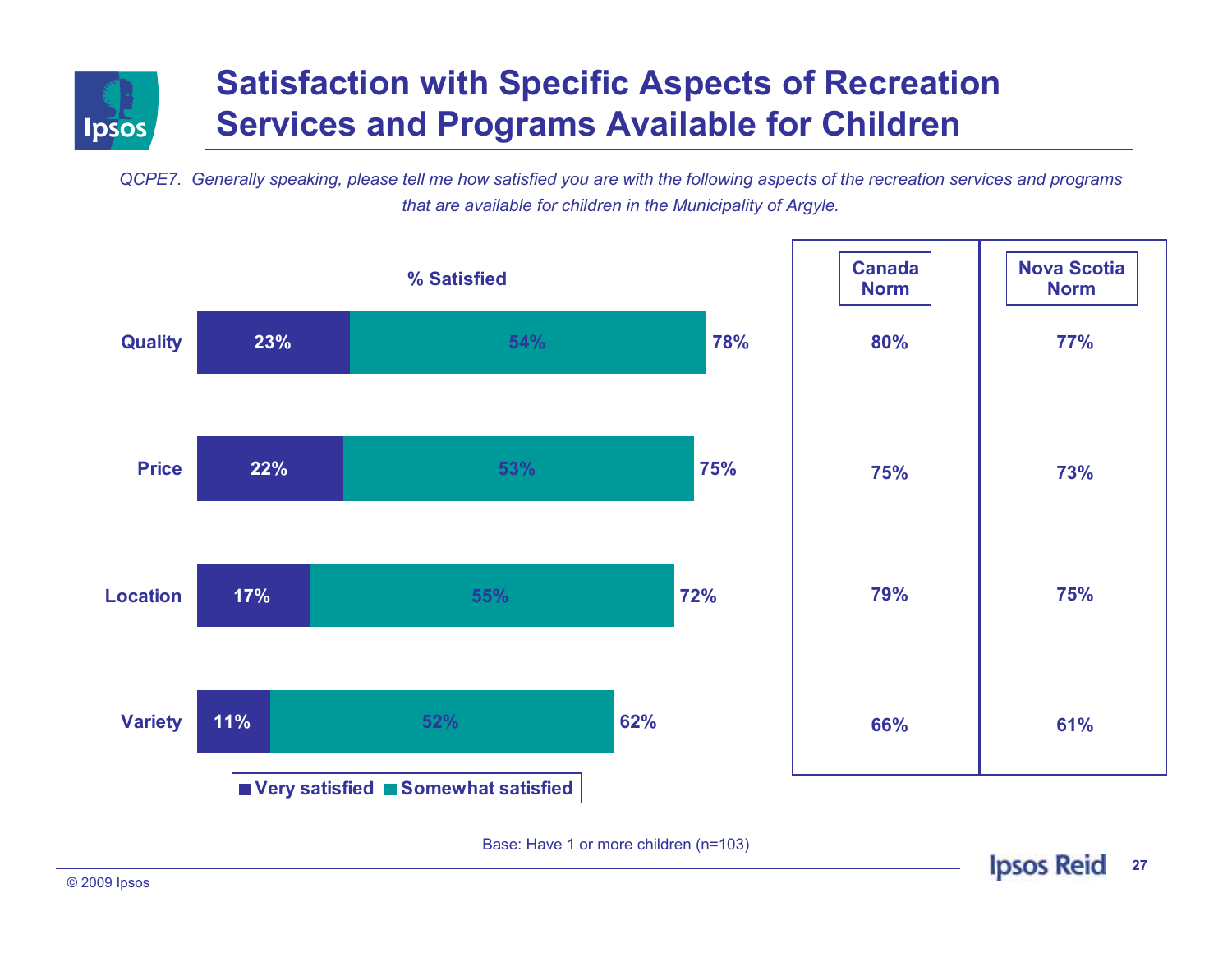

#### **Suggestions for New Recreation Services and Programs for Children**

*QCPE8. What, if any, types of recreation services and programs for children would you like to see more of in the Municipality of Argyle? Anything else?* 



*Only mentions of 3% or more are shown.*

Base: Have 1 or more children (n=103)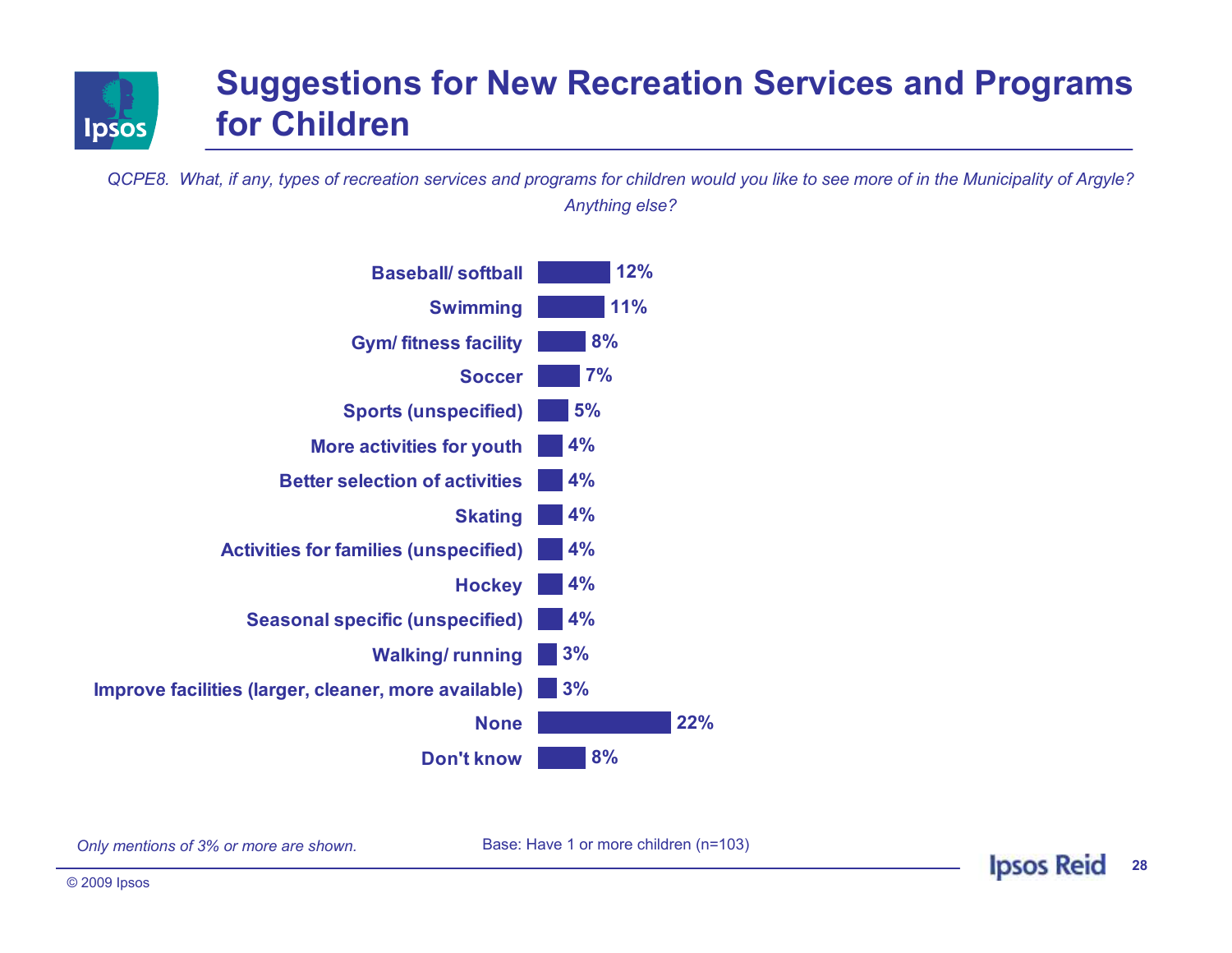



# **Weighted Sample Characteristics**



**4/13/2010**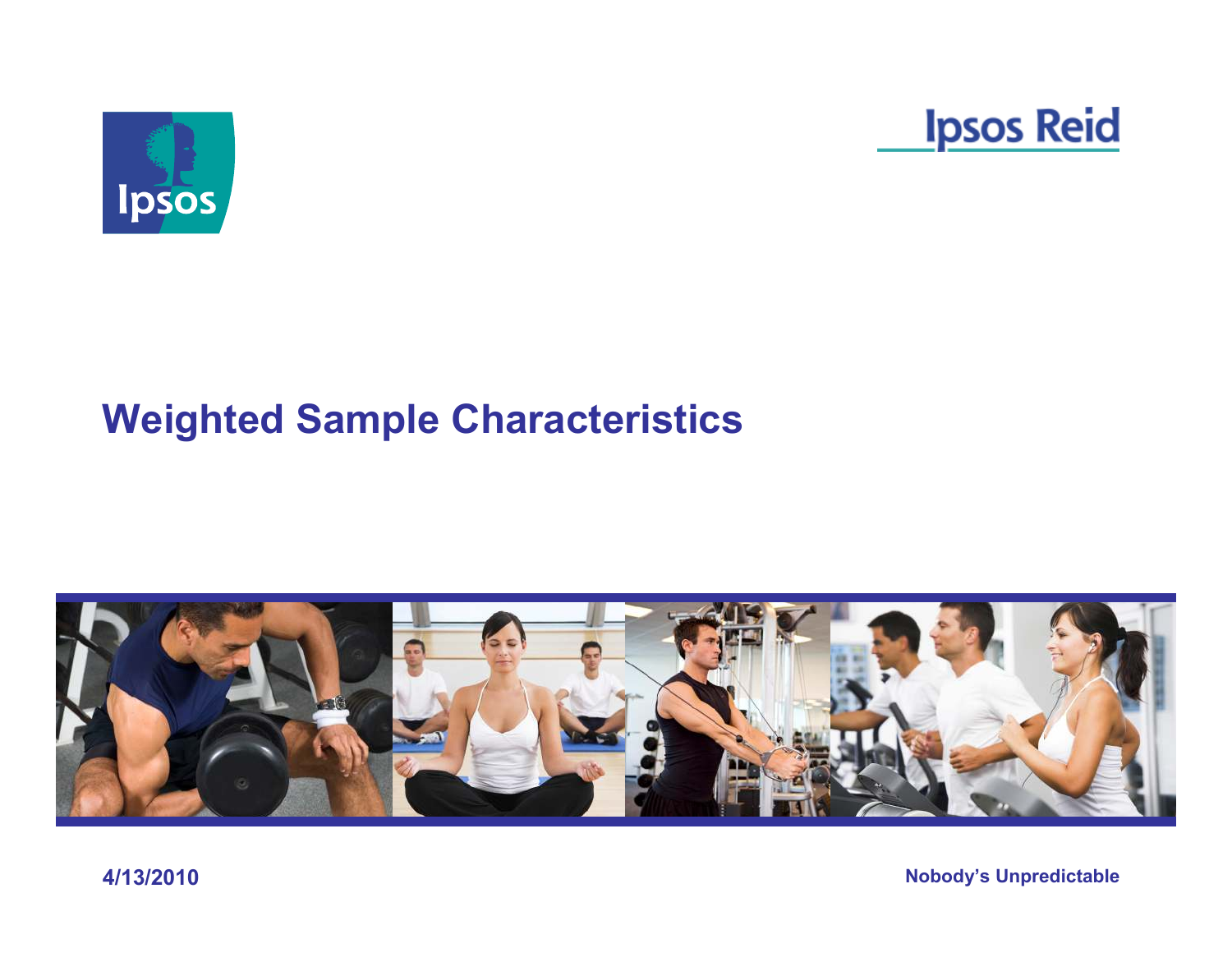

#### **Weighted Sample Characteristics**

|                          | <b>Total Respondents</b><br>$(n=300)$<br>$\%$ |
|--------------------------|-----------------------------------------------|
| <b>Gender:</b>           |                                               |
| Male                     | 49%                                           |
| Female                   | 51%                                           |
| Age:                     |                                               |
| 18 to 34                 | 23%                                           |
| 35 to 54                 | 37%                                           |
| 55 or older              | 37%                                           |
| <b>Average Age</b>       | 48 years                                      |
| <b>Urban or Rural**:</b> |                                               |
| Urban                    | 8%                                            |
| <b>Rural</b>             | 90%                                           |

|                                | <b>Total Respondents</b><br>$(n=300)$<br>$\%$ |
|--------------------------------|-----------------------------------------------|
| <b>Household Composition:</b>  |                                               |
| With children                  | 34%                                           |
| <b>Without children</b>        | 66%                                           |
| <b>Length of Residency</b>     |                                               |
| 10 years or less               | 16%                                           |
| 11 to 20 years                 | 9%                                            |
| More than 20 years             | 76%                                           |
| <b>Average Number of Years</b> | 36 years                                      |

\*\*Respondents self-identified as urban or rural.